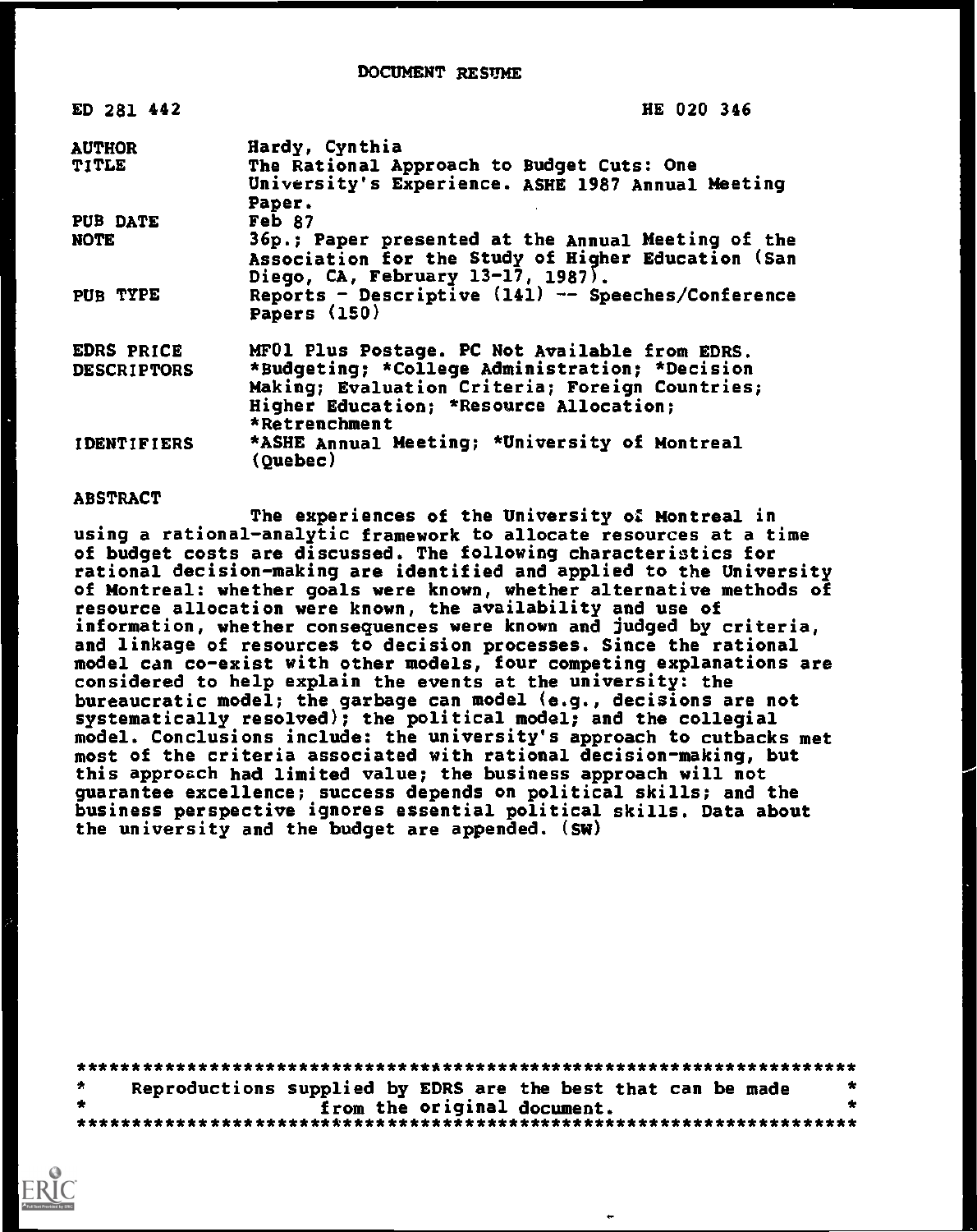# The Rational Approach to Budget Cuts:

One University's Experience

by

Cynthia Hardy Faculty of Management McGill University 1001 Sherbrooke West Montreal **H3A 1G5** 

Tel: (514) 392 5852

U.S. DEPARTMENT OF EDUCATION<br>Office of Educations/ Research and Improvement

EDOCATIONAL RESOURCES INFORMATION

- This document has been reproduced as received from the person or organization or organization on  $\alpha$  Minor changes have been made to improve reproduction quality.
- 

Points of view or opinions stated in this docu-<br>ment, do inot, necessarily represent, official<br>OERI position or pokey.

"PERMISSION TO REPRODUCE THIS MATERIAL IN MICROFICHE ONLY HAS BEEN GRANTED BY

 $\sim$  5

11.

بمك vu

TO THE EDUCATIONAL RESOURCES INFORMATION CENTER (ERIC)."

 $\cdot$  4

 $F$ **D281442**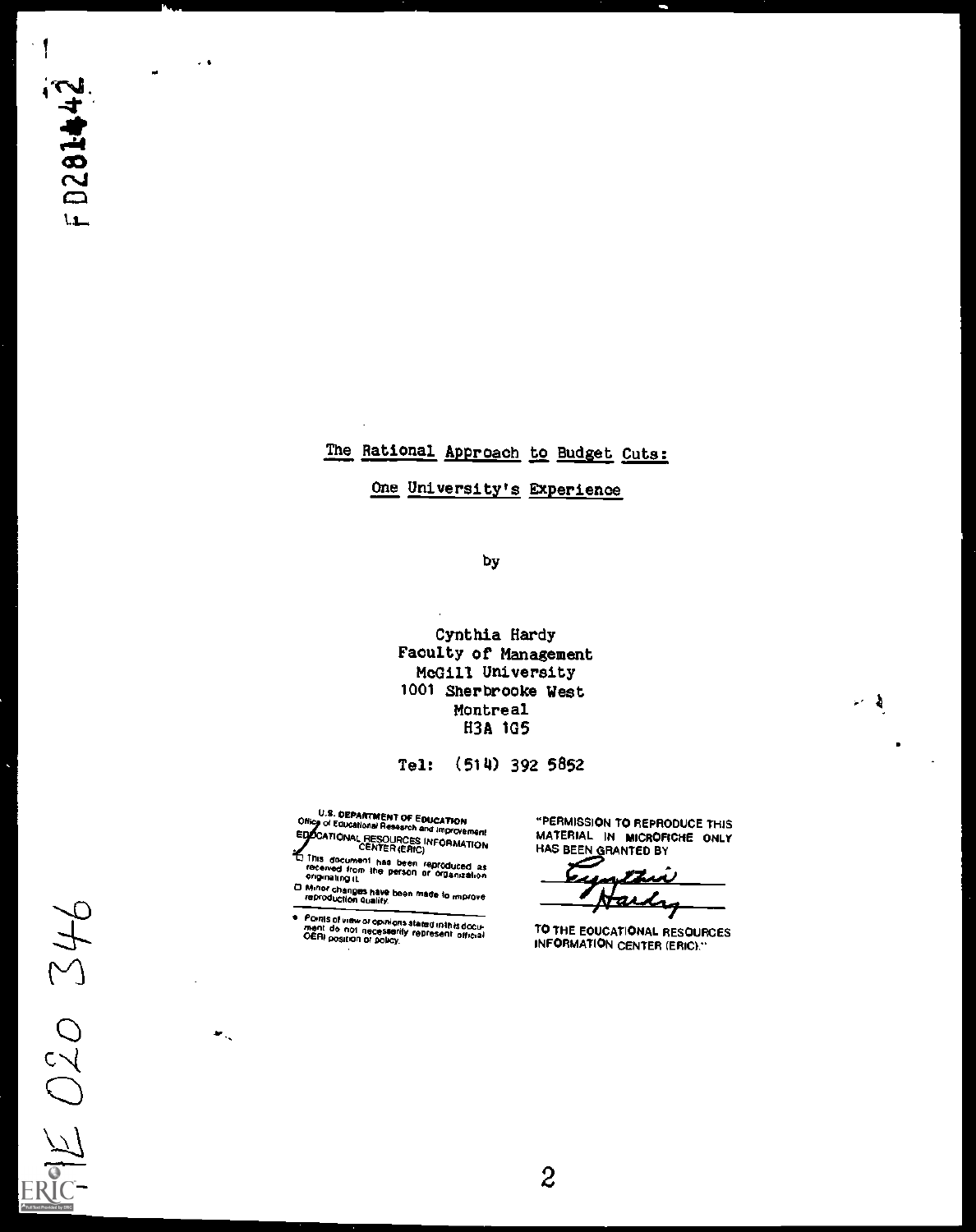# ASSOCIATION FOR THE STUDY OF HIGHER EDUCATION

The George Washington University One Dupont Circle, Suite 630 Washington, D.C. 20036-1183 (202) 296-2597

This paper was presented at the Annual Meeting of the Association for the Study of Higher Education held at the San Diego Hilton in San Diego, California, February 14-17, 1987. This paper was reviewed by ASHE and was judged to be of high quality and of interest to others concerned with the research of higher education. It has therefore been selected to be included in the.ERIC collection of AMIE conference papers.

Annual Meeting • February 14-17, 1987 San Diego Hilton · San Diego, California

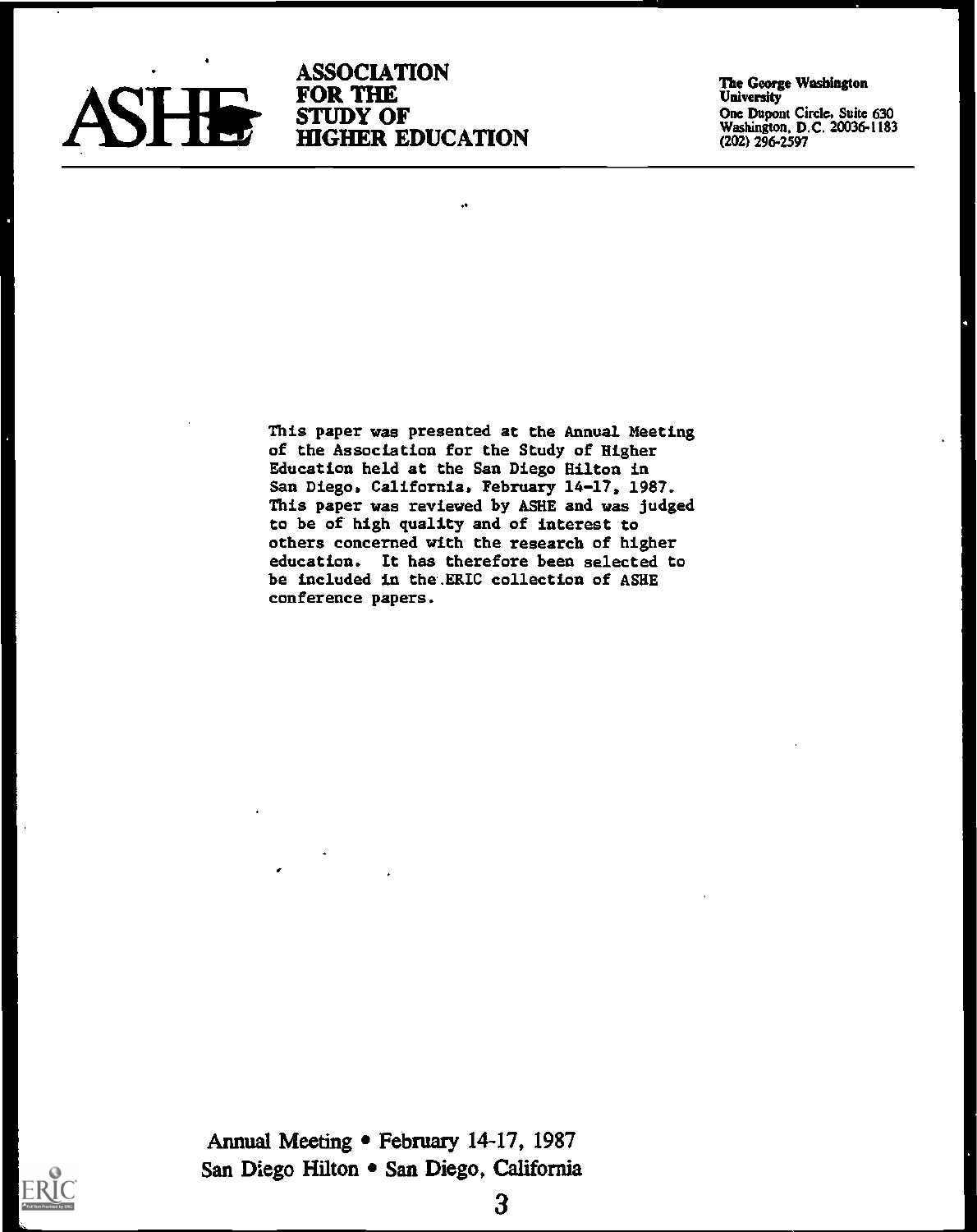#### Introduction

Funding and enrolment problems have inspired many recommendations for a more business-like approach to the management of universities. It has manifested itself in an increasing interest in strategic planning models to guide resource allocation decisions) and the recommendations, associated with this literature, for "hard" choices which involve phasing out weak areas to promote growth areas (see, for example, Cope, 1978; Doyle & Lynch, 1979; Mayhew, 1979; Dube & Brown, 1983; Keller, 1983; Shirley, 1983; Uhl, 1983; Pincher, 1984; Micek, 1984; Maxwell & Currie, 1985). US schools have started to explore formal performance evaluation in the form of such concepts as value added in attempts to demonstrate their effectiveness. (see, for example, Miller, 1986). The Jarrett report on the efficiency of UK universities has called for an "industrial model" and recommended that: universities undertake strategic and long term planning; vice chancellors (university presidents) adopt the role of chief executive officer; planning and resouroe committees be established; performance indicators be developed; and a greater awareness of costs be fostered. In Canada, criticisms by the MacDonald commission and general funding restrictions appear to reflect governmental views that universities are wasteful and inefficient (Hardy, 1986).

In the same way that the structures of university governance were imported from the political model in the 1960s (Sibley, 1986); university administration in the 1980s seems to be borrowing largely from the business model. This perspective is grounded in a more planned and rationalanalytic approach to problem solving and resource allocation. It tends to focus exclusively on economic rationale, which may be acceptable in the corporate world, but is questionable in the context of large, diversified universities that are so unlike the typical business enterprise. They have

4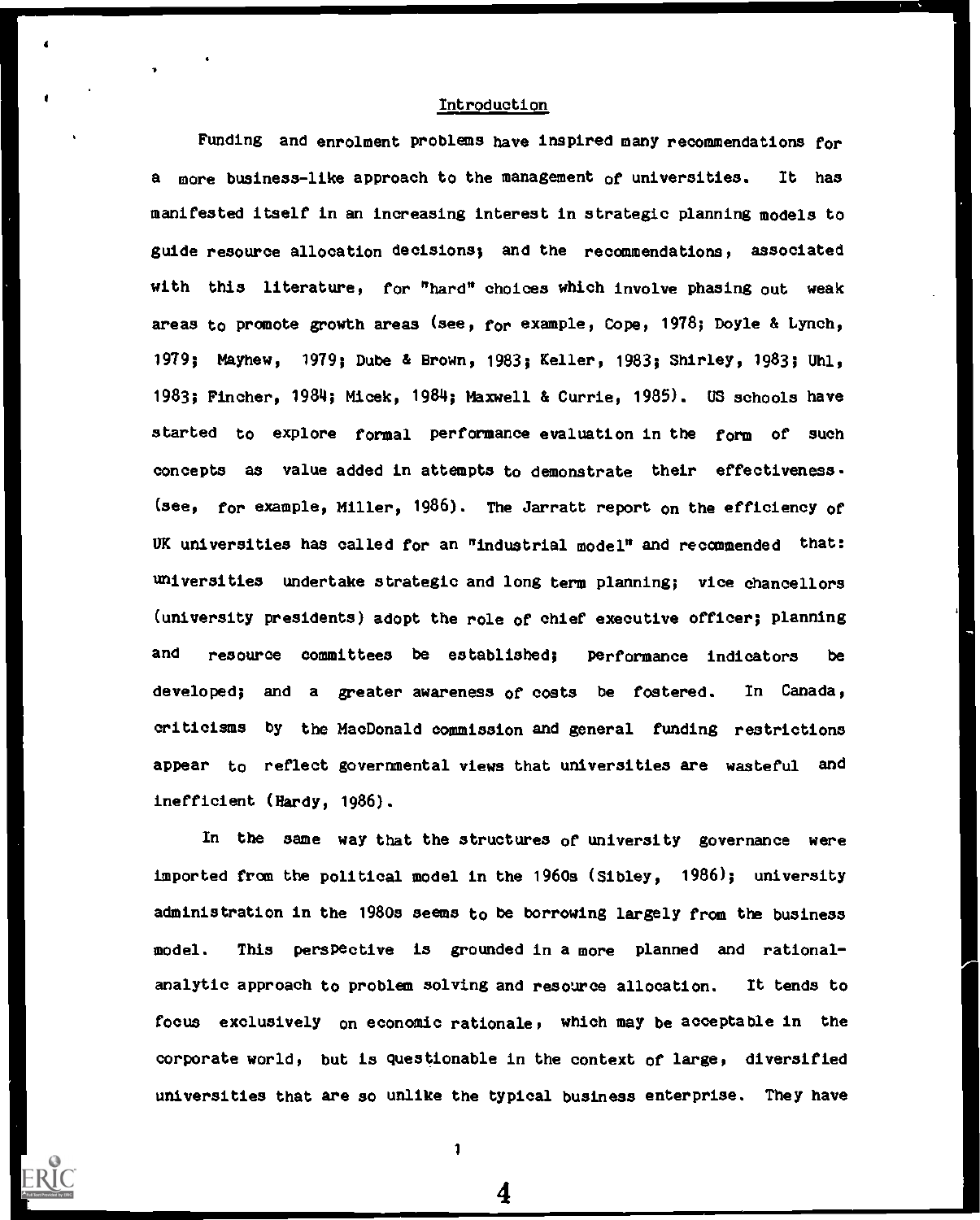been described as professional bureaucracies (Mintzberg, 1979). Power is decentralized in the hands of the professors, and many different interest groups, both inside and outside the institution, are able to influence decision making. Performance is not easily measured and the diversity of departments makes comparisons difficult. Decisions may be influenced by political, collegial (Baldridge, 1971; Baldridge et al, 1978) and garbage can (March & Olsen, 1976) processes as much as by rational analysis (Hardy et al, 1983). Moreover, universities are constrained, unlike most businesses, by tenure, government policy and, in public institutions, government funding.

Rational decision making has often been prescribed but has long been questioned in practice, even in the business world, due to complexity, incomplete information and limited powers of comprehension (for example, Simon 1955; Cyert & March, 1963). In order to examine the implications of the "rational" approach for universities, this article examines the experiences of a large Canadian university in its attempts to use a rational-analytic framework to allocate resources at a time of budget cuts.

## The University of Montreal [1]

The University of Montreal (UM) is a large francophone (french speaking) university in Montreal, Quebec (see table 1). Originally founded in 1878 as part of Laval University, it received its own charter in 1920. It was a Roman Catholic institution until 1967 when it received a new charter which made it a public university. Today it has thirteen faculties: Theology, Law, Medicine, Arts & Science (comprising nearly thirty departments and around 600 professors), Education, Music, Continuing Education, Pharmacy, Veterinary science, Dentistry, Graduate Studies, Nursing, and Planning. Students number around 35,000 including 7,500

 $\overline{5}$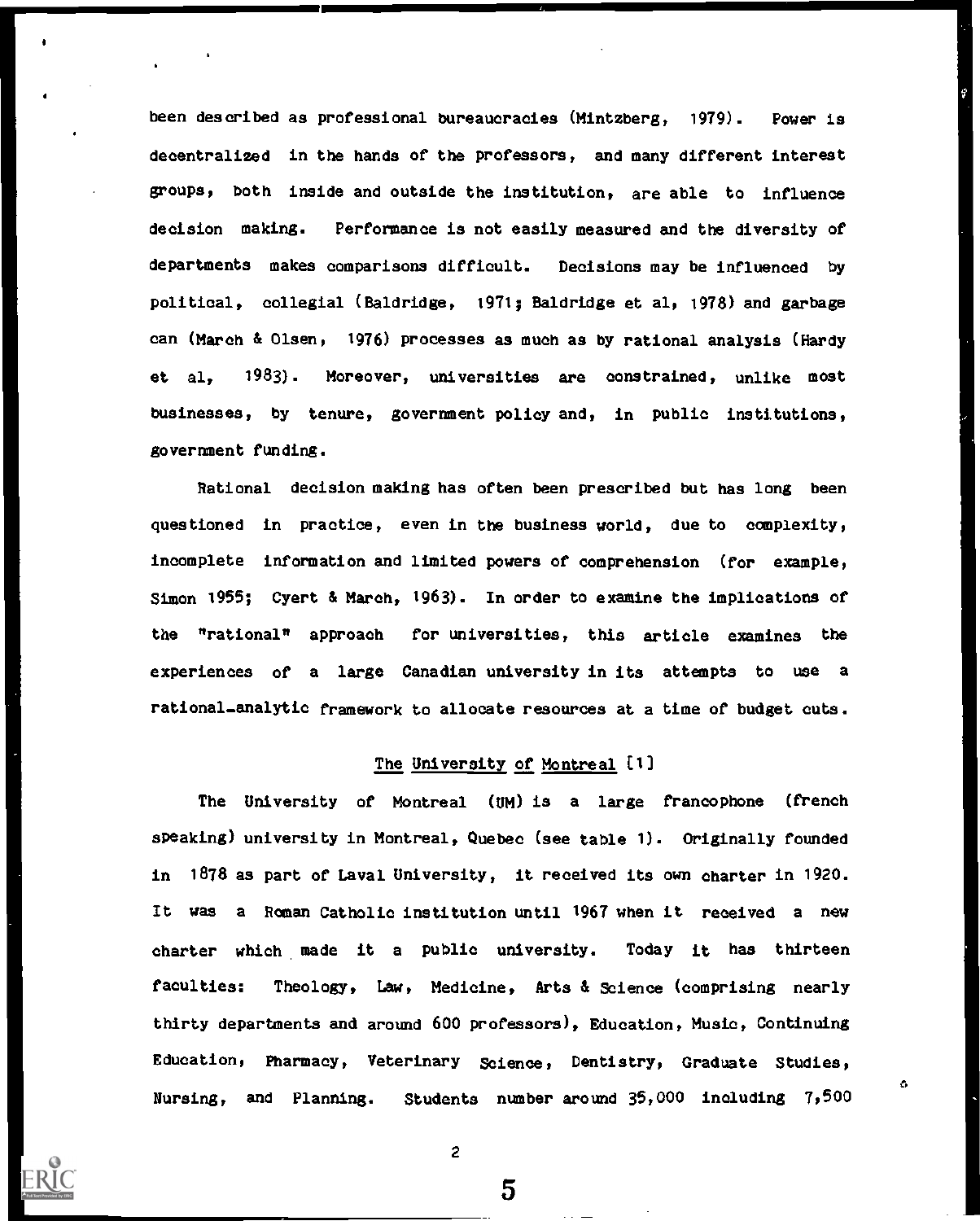graduates. There are more than  $4,500$  regular employees, including some 1,500 professors. The total budget, including research, amounts to \$240 million. More than 90 per cent of the operating revenue comes from the provincial government. um has two affiliated schools -- l'Ecole des Hautes Etudes Commerciales (HEC) and l'Ecole Polyteehnique (EP). EP is the largest engineering school in Quebec with 5,000 students while HEC has more than 8,000 management students. UM confers their degrees although their budgets are administered separately.

Fiscal oonstraints in Quebec started during the late 1970s as a result of increases in operating grants that were less than inflation. In 1981, the government announced plans to reduce funding over the following three years. As a result, between 1978/9 and 1983/4, total university grants were reduced by 13 per oent in constant dollars, and the percentage of Quebec's budget going to universities decreased from 4.6 per cent to 3.5 per cent. 1981 marked the beginning of UM's cost cutting measures. The university still had a surplus at the and of 1980/1, but the government's announcement and an increase in UM's operating grant of only 4 per cent (even though salary increases, comprising more than 80 per cent of the budget, of around 17 per cent had been negotiated) signalled the beginning of financial restraint.

The reductions in university income between 1981/2 and 1983/4 amounted to \$30 million (see table 2). Expenditures in the base budget were reduced by \$26 million. The Quebec operating grant went up by only 6 per cent during this Period, against an inflation rate of 22 per cent. Total income increased by 12 per oent but nonresearch Income increased by only 8 per cent while student numbers rose by 9 per cent. Total expenditure during this period went up by 13 per oent; expenditure on faculties and services

6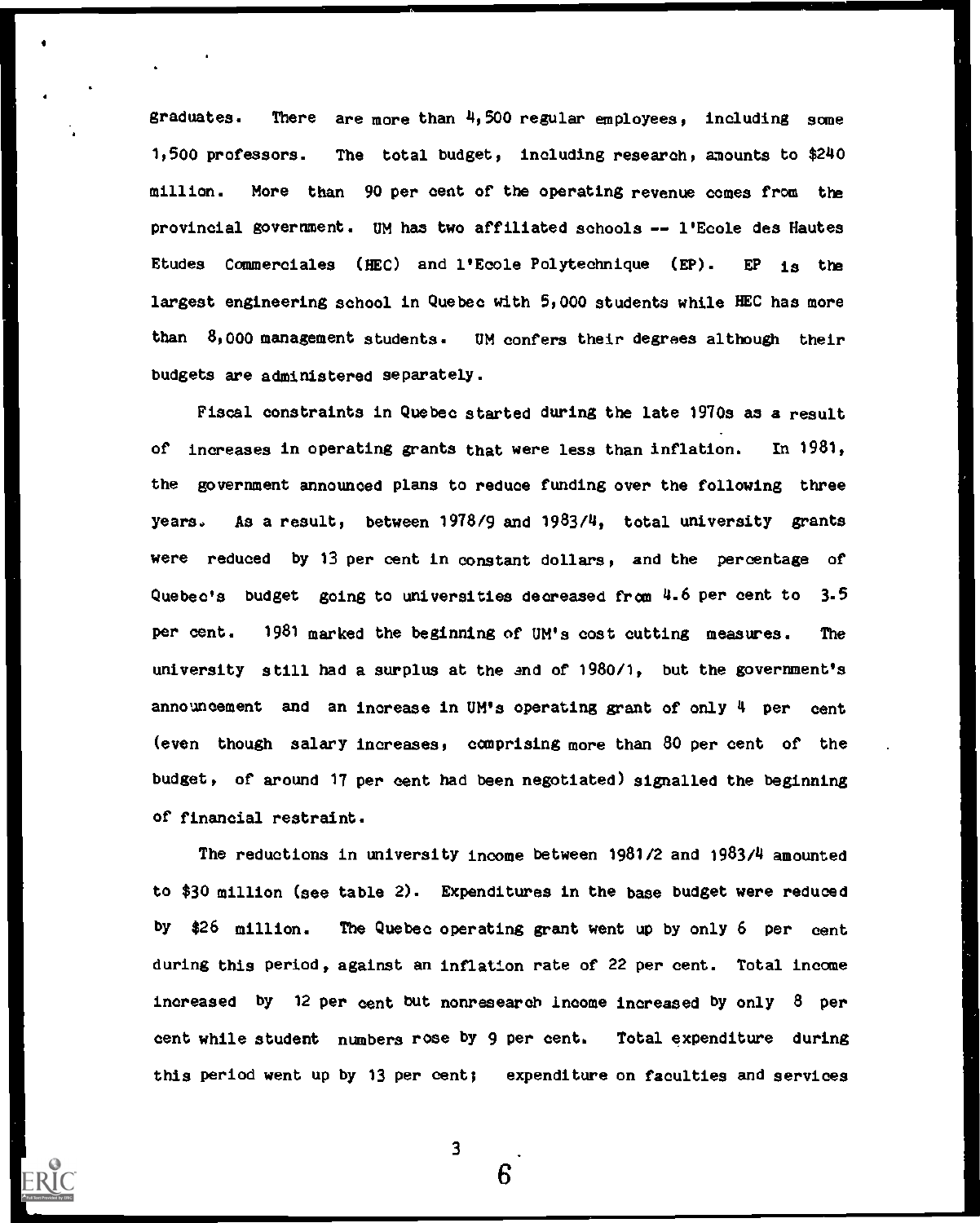rose by 9 per cent -- significantly less than inflation. In addition to compressing expenditure, the university had accumulated a deficit of \$6.2 million by the end of 1983/4, having spent the surplus of \$7.2 million which existed at the beginning of 1980/1.

## The Resource Allocation Process

Cuts were distributed in an across-the-board fashion during 1981/2. Faculty budgets were reduced by 3.5 per cent, services by 5.5 per cent. An additional 2.5 per cent was cut later in the year from administrative units. According to administrators, the government's late notification of the cuts  $\leftarrow$  half way during the academic year  $\leftarrow$  left no time to plan any other course of action or develop tools to make more selective cuts. The cuts saved around \$12 million. Deans and central administrators said they did not feel that the university had experienced any significant difficulty in absorbing this compression. They did feel, however, that the uniform nature of the cuts was enoouraging mediocrity and penalizing good departments. These feelings strengthened as it became clear that the cuts would continue, and a demand was made for a more selective approach.

During the following two years, formulae were developed to allocate differential cuts on the basis of "productivity". The formula involved thirteen criteria in 1982/3, which were reduced the following year to three basic areas: general teaching; graduate teaching and research. Units were grouped, on the basis of these criteria, into five categories which were to receive differential cuts of up to eleven per cent in 1982/3 and seven per cent in 1983/4. Cuts for the university as a whole were to be seven per cent and four per cent respectively.

## The Rational Approach?

The use of productivity formulae to allocate differential cutbacks

7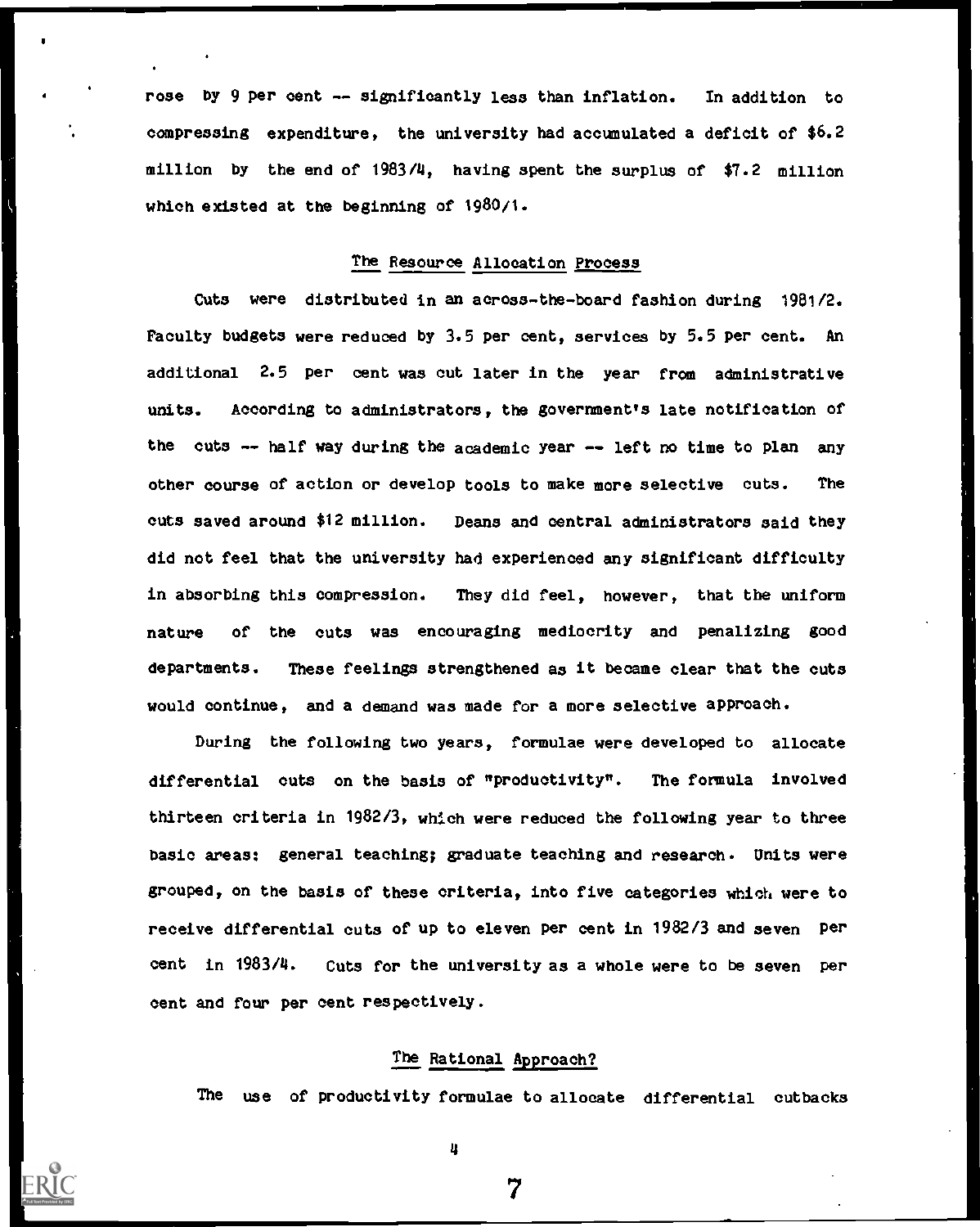suggests a rational approach. All too often universities are criticized for "taking the easy way out" and implementing across-the-board cuts. UM officials argued that the initial horizontal cuts were forced upon them and they developed a methodology for selective cuts as soon as possible (Belanger & Tremblay, 1982: 29). It has been pointed out, however, that individuals often explain their actions in rational terms because of the normative value placed on this form of behaviour (Feldman & March, 1981; Chaffee, 1983). Closer inspection of the events at UM would, therefore, seem to be essential.

Rational decision making involves the articulation of goals, examination of alternatives and consequences, and selection of alternatives according to specified criteria. The strict economic definition has been relaxed as organization theorists have wrestled with the translation of theory into practice, and the concept of bounded rationality has emerged (Simon, 1955). Despite the fact that research on this concept has involved different types of organizations, decisions, definitions and methods, a number of key characteristics appear identifiable (see diagram 1). Goals are known, or at least can be inferred; information is available and analyzed; some alternatives are known; cause-effect relationships are known and conseqences are judged according to criteria; resources are linked to decision processes (see, for example, Simon, 1955; Cyert et al, 1956; Allison, 1971; Weill, 1975; Nutt, 1976; Skok, 1980; Chaffee, 1983). This section will apply these characteristics to the situation at UM.

### Were the goals known?

The evidence suggests that the goal of establishing priorities was articulated as the cutback process began. A committee on teaching and research priorities (COPER) had reported in 1981 and made recommendations

8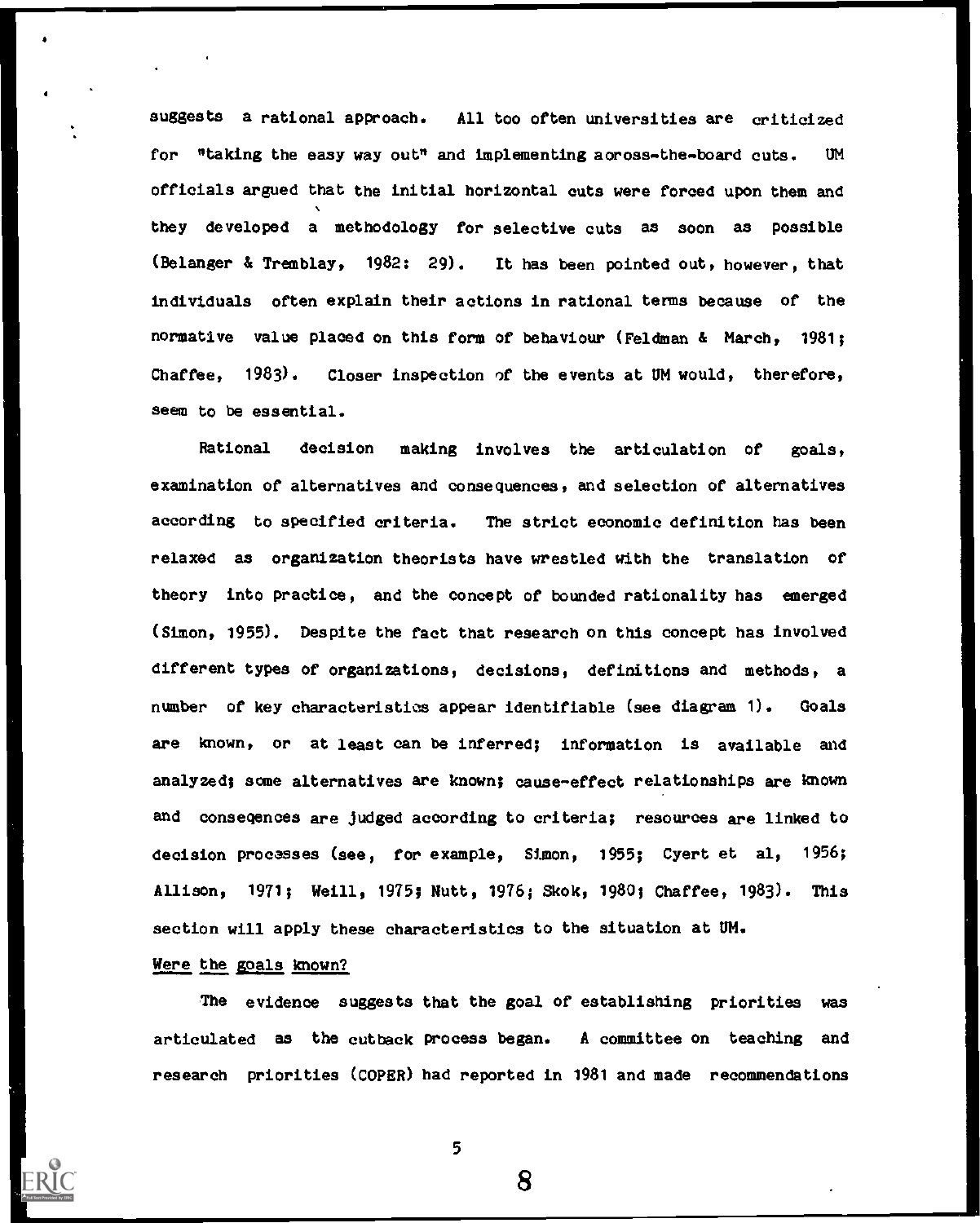for the reduction of teaching resources according to the productivity of individual units [2]. The goals of this taskforce were clearly stated.

> The general objective was to reduce reaching resources by use of the following means: (1) reducing course offerings, (2) reducing section breakdowns, (3) eliminating courses with low enrolment, (4) promoting cyclical course offerings, (5) increasing section sizes, (6) raising discontinuance questions on low productivity programs, and (7) making more efficient use of teaching resources (Belanger & Tremblay, 1982: 26-27).

The criteria developed by this committee to measure productivity formed the basis of the 1982/3 funding formula. The intention was to get away from general compressions.

> Despite these critical retrenchment pressures, universities must find ways to reallocate resources to growing fields such as computing and biotechnology .... It was with that awareness that the task force members went about the business of recommending reductions of course offerings and teaching personnel (Belanger & Tremblay, 1982: 27).

Thus, when the formula for 1982/3 budget allocations was drawn up, the goal of selective cutbacks was clearly articulated.

> The present document on the budgetary approach wants to place the accent on the establishment of priorities, in a context of economic difficulties (1982/3 Budgetary Approach: document  $I$ ,  $p$ . 1, translated from french).

> Since last year, many people have noted that the reduction in the level of expenses by the same percentage in all units is not recommended. A similar point of view has been publicly expressed by the rector. In this regard, the following objectives are emphasized: allocate resources to priorities; avoid the general "mediocratization" of the university; safeguard the possiblity of financing certain developments judged particularly necessary (1982/3 Budgetary Approach: document I, p. 2, translated from french).

The formula for 1983/4 reaffirmed this objective.

The principal objective remains the same: a classification of teaching and research units according to activities and resources (Classification of Teaching and Research Units, January 1983, p. 5, translated from french).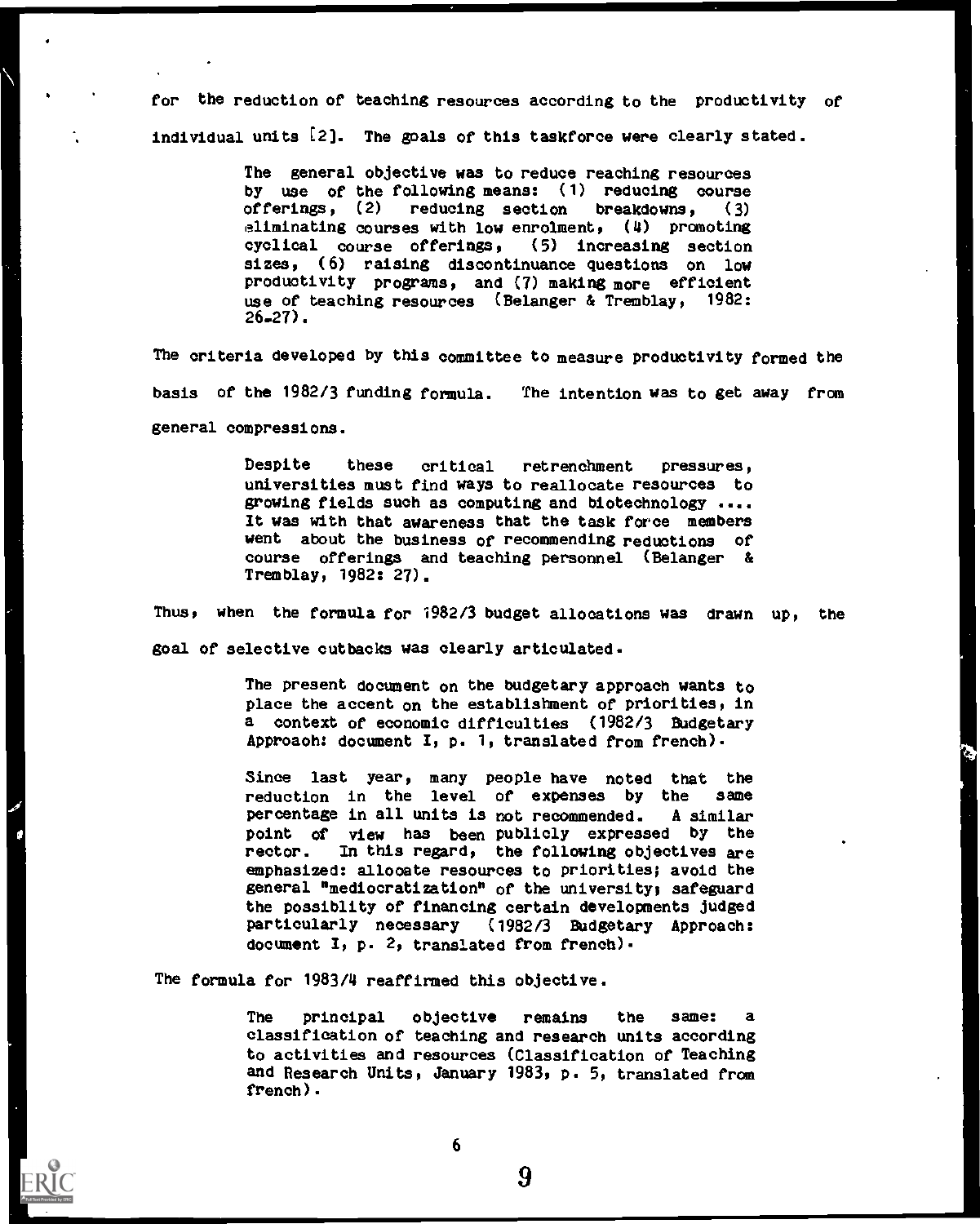#### Were (some) alternatives known?

Central administrators appear to have considered and dismissed two alternatives methods of resource allocation. One was the repetition of across-the-board cuts as the quotations above clearly show. The second, at the other extreme, was the imposition of radical cutbacks, leading to major surgery or reorganization.

> Units could see themselves profoundly altered, even completely abolished. Choices of that order are neither possible or desirable at this moment, but without prejudging the eventual decisions, the university must prepare itself to face them. (1982/3 Budgetary Approach: document I, p 1, translated from french).

Thus, it would appear that the administration wanted differential cutbacks rather than horizontal cuts or radical surgery.

## Was information available and analyzed?

The productivity formulae stemmed from a tradition of quantitative reports which have provided decision makers with information. In the 1970s, investigations into the future direction of the university and goals, developments and priorities had been conducted. Two working groups were set up, in 1978, to study teaching, research and faculty administration, and administrative services in the context of austerity. In 1981 two new committees were established -- one of which was COPER which led to the productivity formula; the second was COPAS [3] which examined nonacademic units. These committees were commissioned by and involved mainly central administrators. They produced lengthy reports with a significant emphasis on the quantitative analysis of teaching, research and service activities. For example, COPAS consisted of five administrators and one academic; it produced a report of more than  $60$  pages of mainly tables and figures. COPER involved seven administrators and one academic;

7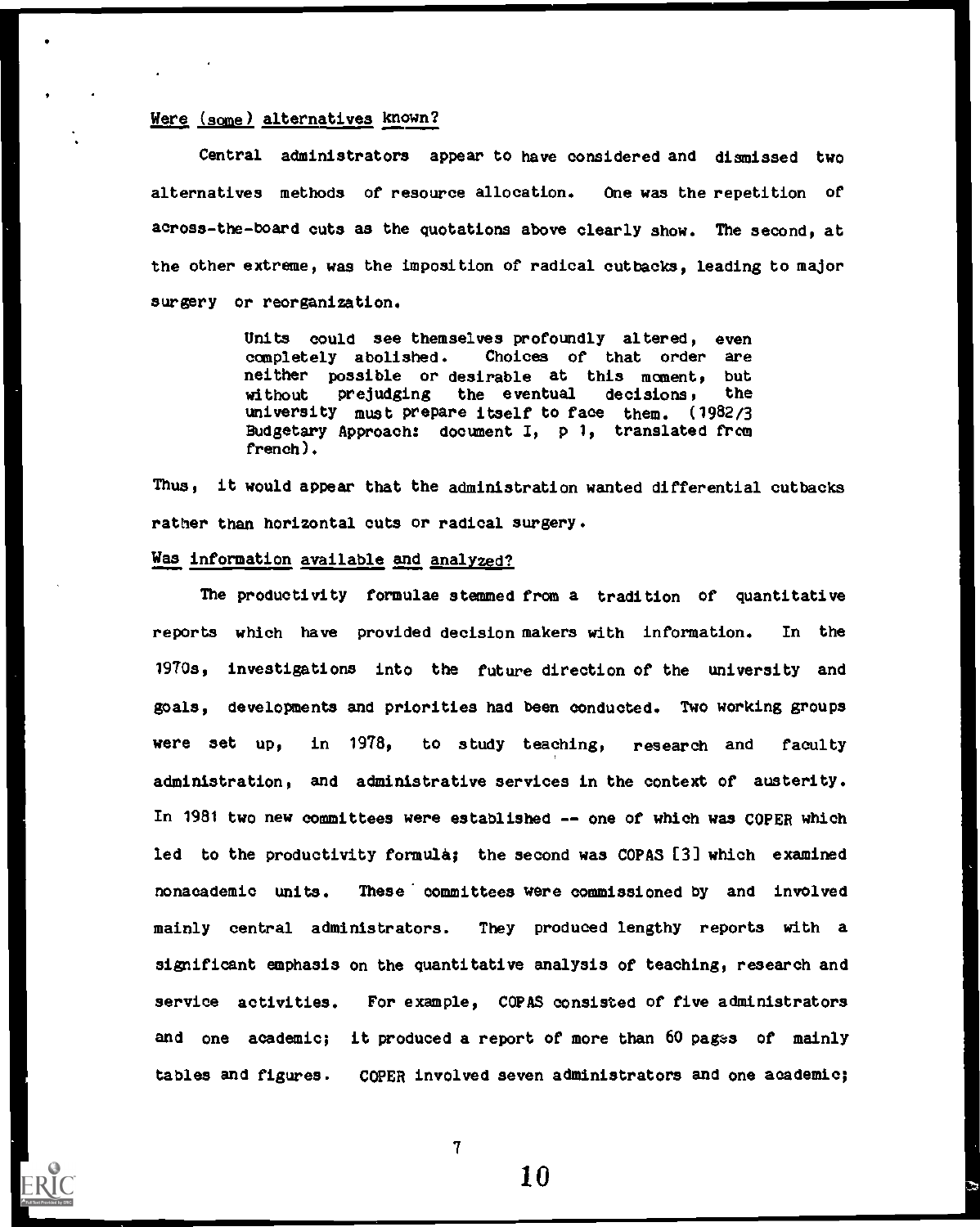resulting in a report of 225 pages, again of mainly figures and tables. The document outlining the 1982/3 formula was produced solely by administrators and consisted of  $14$  pages of text and  $41$  of appendices; the following year, a 32 page document was written with an additional 22 tables. In addition, a 1983 study into the costs and savings associated with closing each of the units in the university resulted in a 12 page report. Each year an inventory analysis of more than 400 pages of information on students, professors etc is published. The documents outlining the formulae made explicit reference to the work done in the various committees and the information generated by them.

### Were consequences known and judged by criteria?

The Consequences of applying productivity measures to departments and allocating resources on that basis had been recognized by COPER.

> The assumption that current program structures and course offerings were adequate, if not optimal, in attaining each department's educational goals was the basis for the rationalization of course offerings and faculty resources that would take place through the application of this methodology (Belanger & Tremblay, 1982).

COPER also defined how productivity was to be measured.

/t consisted of the following five steps: (1) presentation of basic data, (2) normalization of credit offerings,  $(3)$  reduction of credits and FTEs,  $(4)$ verification of teaching resources vs normalized credits, and (5) recommendations (Belanger & Tremblay, 1982: 29).

The 1982/3 budgetary approach followed the same approach in which thirteen criteria were used to evaluate units, on the basis of which budget allocations were recommended. Thus, a clear link between the goal of establishing priorities, the use of criteria to identify these priorities, and the differential allocation of resources was articulated.

> To implement.... the mandate of the Council [4] of the university Ito reduce expenditure by selective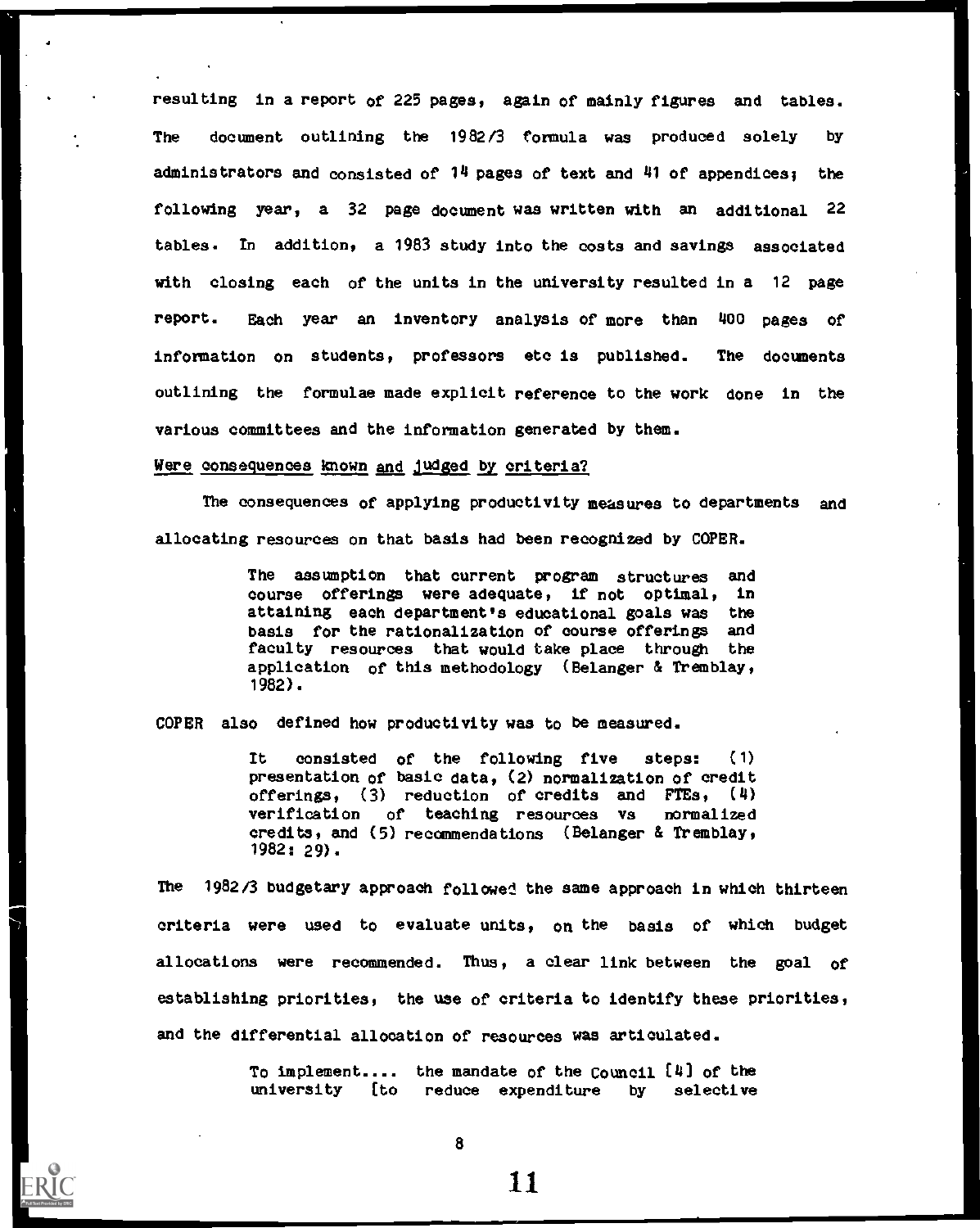measures] two problems must be resolved: (a) the explication of priorities; (b) the translation of these priorities into budgetary terms" (1982/3 Budgetary Approach: document I, p. 2, translated from french).

The 1983/4 formula refined and simplified these criteria:

with the aim of discerning more precisely the measurable aspects of teaching and research ... the Present document retains the same basic criteria which it proposes to regroup differently and give a different weighting with a view to doing justice to the principal preoccupations that appeared out of the discussions surrounding the 1982/3 Budgetary Approach (Classification of Teaching and Research Units, January 1983,  $p$  5, translated from french).

## Were resources linked to decision processes?

Administrators stated that they intended the 1982/3 budgetary approach to Provide priority areas with resources. The five categories were to receive three, five, seven, nine and eleven per cent cuts. Taking the two extreme categories (table 3), we can see that all units in category A were recommended reductions of three per cent or less; eleven per cent cuts were proposed for all "E" units except Dentistry (3.1 per cent) and Social Work (6 per cent). The 1982/3 budget shows a slight deviation in the case of a higher cut for Dentistry and lower ones fc.' Music and Education.

Table 4 shows that impact of this selective approach on the overall distribution of the budget was limited. Despite being categorized as low Priority Nursing, Dentistry, and Music held on to their share of the budget and staff. Arts & Science, with half of its departments in the top two categories and only four in the bottom two, did manage to increase its share of the budget although it was not translated into a larger Proportion of academic staff. Education, ranked as a low priority, found its share of the budget declining. The actual budget allocations (table 5) show that Economics and Medieval Studies had to sustain cuts, while Ancient & Modern Studies, English, and Social Work received budget increases larger than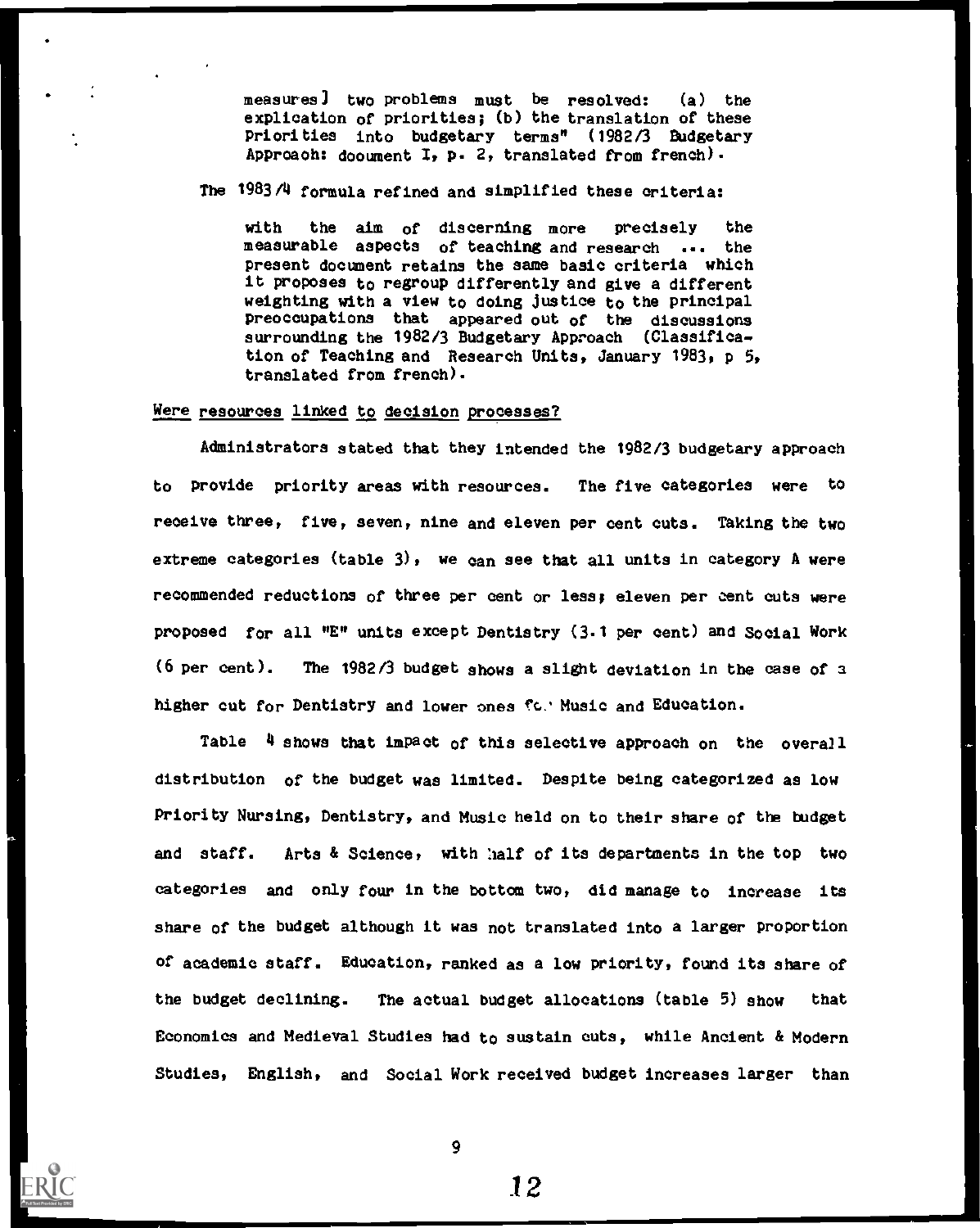most of the "A" units, in the short term at least. Only Computer Science, Sociology and Demography seem clear priorities; while Dentistry, Education, Nursing and Optometry are obviously of low priority. Table 6 shows that only seven out of the twelve "A" units lost teaching staff, while seven out of the eight "E" units did. Four "A" units but none of the "E" units improved teaching ratios; the two largest increases in teaching ratios and two greatest decreases in staff numbers were sustained by "E" units. However, Conputer Science and Economics, confronted with fewer staff and more students, had to contend with ratio increases that were larger than all but two of the "E" units. In stamary, the flow of resources appears to have followed the productivity analysis, although the differences in resources did not match the magnitude of the differential recommendations and there were some discrepancies.

UM's approach to cutbacks conforms, in many ways, to our notion of rational analytic decision making where:

> calculation is used to select the best alternative, or at least distinguish acceptable fron unacceptable proposals..... central administrators make strategic choices unilaterally, typically in the presence of considerable "hard" data (Hardy et al,  $1983: 421$ ).

The goal of selectivity based on productivity was clearly articulated by central administration, criteria were established and information was collected to measure performance, again primarily by administrators, and, on the basis of this analysis, resources were allocated. There was, however, a return to across-the-board cuts in 1984/5. A base cut of 2.6 per cent was applied to all faculties, although those that increased student enrolment received additional funds. Central administrators argued that they did not feel they could repeat the analysis embodied in the formula approach yet again, and they also wanted to encourage faculties to to benefit from promises from the government to allocate additional money

10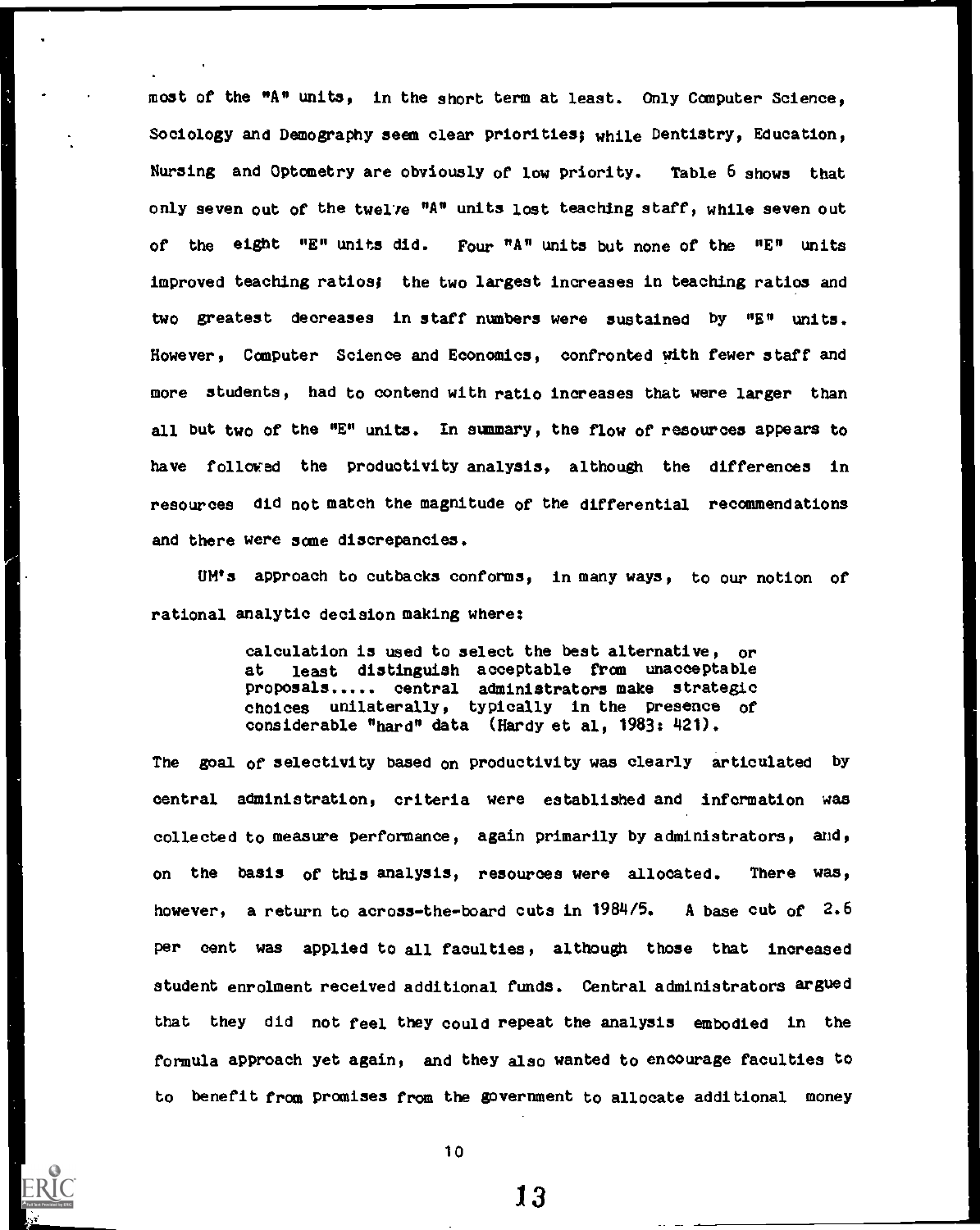for new students. This change can be interpreted as evidence both against and in favour of the rational approach. On the one hand, it might signal the end of a superficial commitment to selective cuts; on the other, it could represent a rational attempt to bring in additional revenue. This ambiguity highlights the difficulty in identifying decision making models: further analysis is necessary before any firm conclusions can be drawn.

### Competing Explanations

It is possible for the rational model to co-exist with other models (Allison, 1971; Hardy et al, 1983; Chaffee, 1983). In order to fully understand the events at UM we must examine these other models.

#### The Bureaucratic Model

 $\frac{1}{\mathbf{p}_\mathrm{d}^2}$ 

Large universities, because of their size, complexity, diversity and decentralization are bureaucratic in the sense that there is a formal hierarchy, channels of communication, rules and procedures (Baldridge, 1971; Riley & Baldridge, 1977). In the professional bureaucracy activities are divided into a series of standard programs or pigeon holes into which students (and professors) are slotted. Considerable bureaucracy is involved in monitoring, adapting and changing these pigeon holes through the various committee structures. (Mintzberg 1979; Hardy et al, 1983). This model, while it describes formal authority and structures, says little about processes (Baldridge, 1971; Riley & Baldridga, 1977). A bureaucracy can be overlaid with political, collegial or gartege can processes as well as rational analysis (Hardy et al, 1983).

The context at UM had many bureaucratic features but the process of resource allocation was not a bureaucratic one. Administrators were experimenting with a methodology that would bring about a more rational approach to cutbacks by linking performance evaluation to budgets. They

11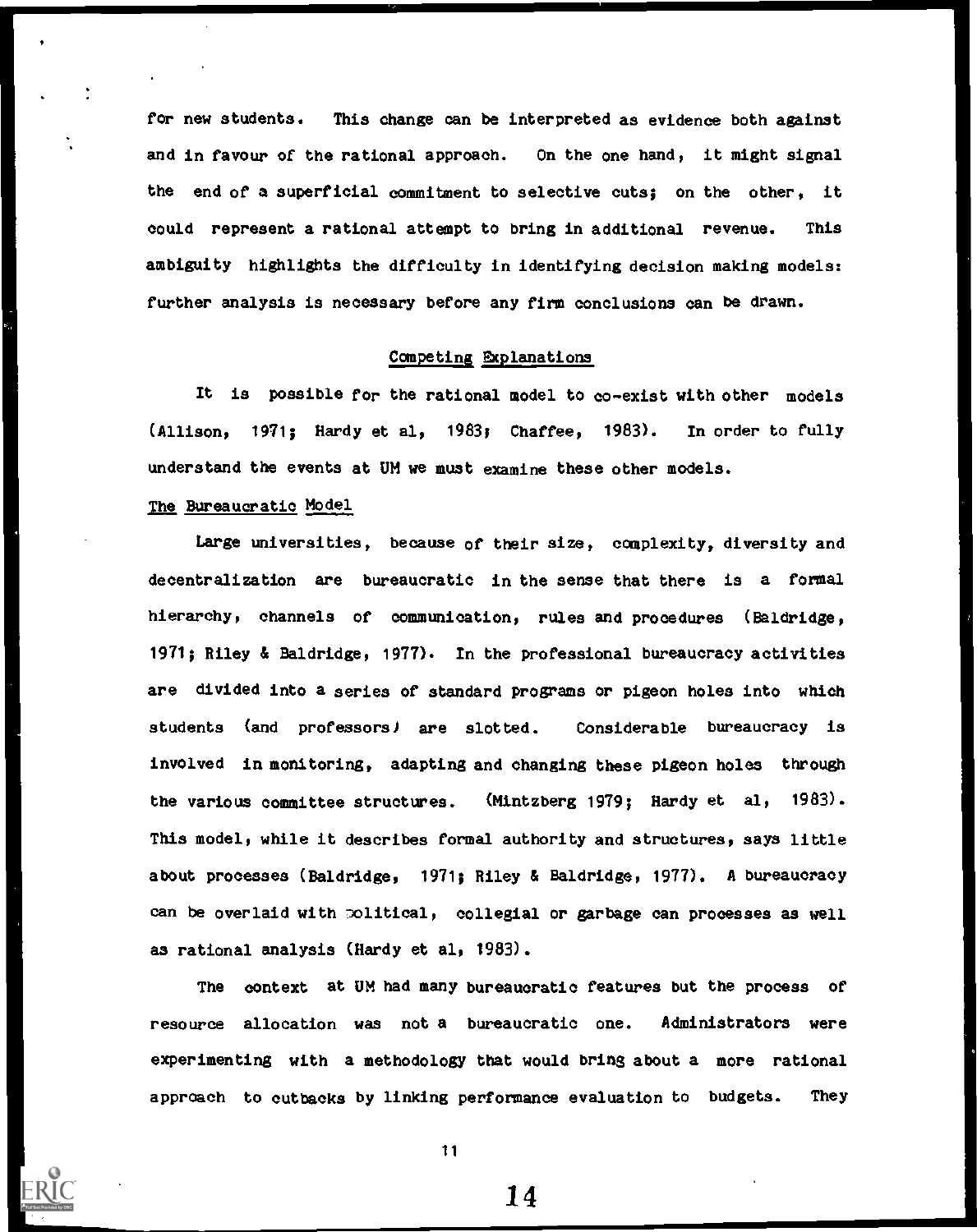may have been trying to create a bureaucratic process in order to standardize resource allocation procedures but, at the time of the study, they were not operating one.

## The Garbage Can

The garbage can model characterizes behaviour that is nonpurposive and random -- decisions are not sYstematically resolved, participation is fluid and solutions attach themselves to problems. Goal ambiguity, problematic technology, fluid participation, professionalism, and client input into decisions lead to the garbage can (March & Olsen, 1976; Riley & Haldridge, 1977). These conditions were not present at UM: goals were relatively clear; the methodology for assessement was relatively standardized; participation in the committees on the budgetary approach was well controlled by administra ors; professorial membership was usually limited to one (and sometimes none);  $\therefore$  lient input, from students, was nonexistent. The garbage can does not appear to be a useful model in describing events at UM; nor would one expect it to be. It rests on an assumption of disinterest -- budget cuts are seldom a matter of indifference, and consequently behaviour becomes purposeful (Hardy et al, 1983).

## The Political Model

Linking performance to budgets appears rational, however, evaluation is highly cceplex. Different criteria can be used to ascertain effectiveness depending on: the purpose of assessement; who is doing it; the time frame; the data used; the level of analysis; the domain of activity being investigated; and the point of reference. Criteria are not necessarily chosen because they are accurate indicators of performance (Cameron, 1986): they may be chosen for political reasons. There is considerable evidence of politics at UM, which should come as no surprise:

12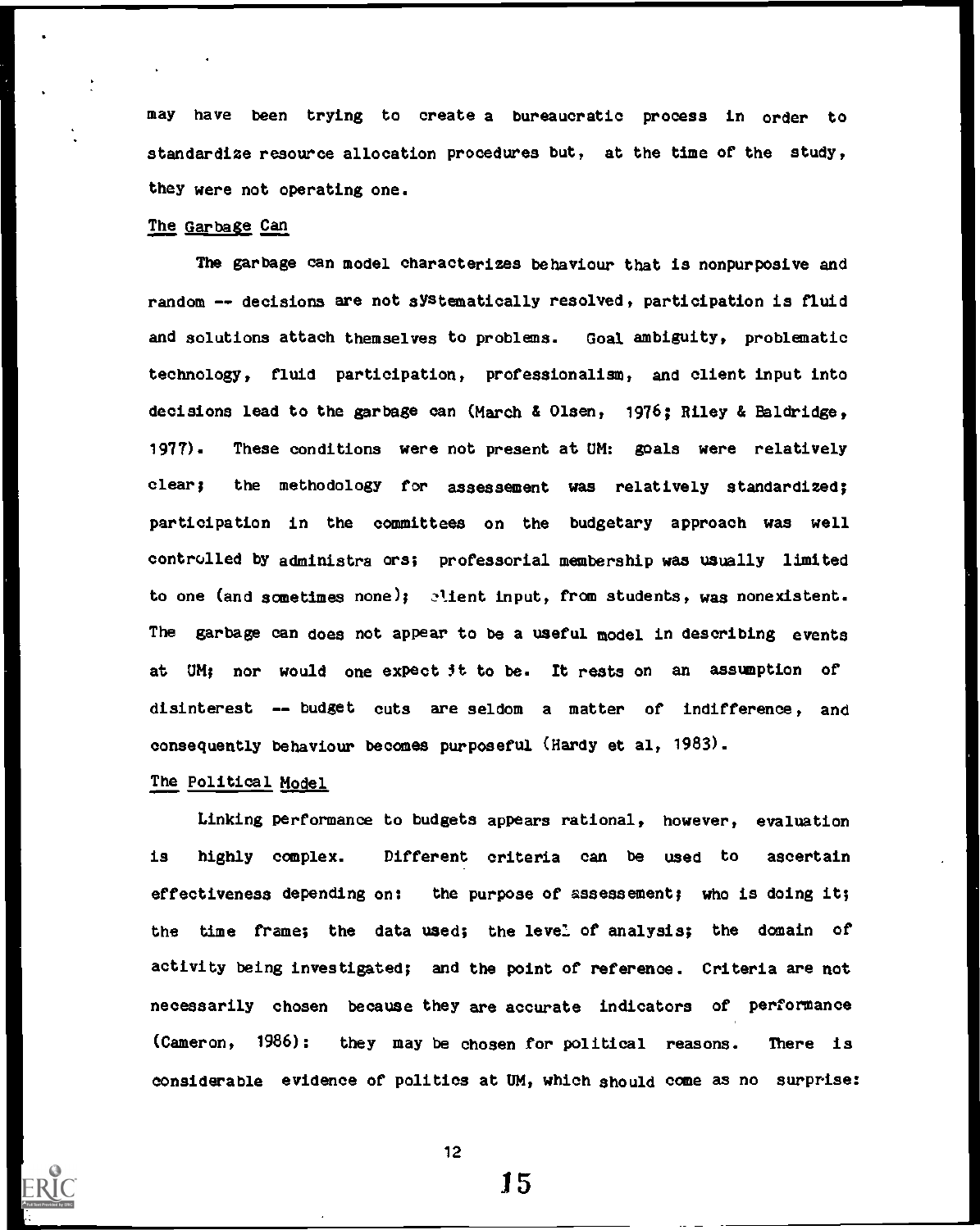universities are often political (Baldridge, 1971), a situatuation that may be exacerbated by scarce resources (Pettigrew, 1973; Pfeffer, 1981; Mintzberg, 1983; Hardy, 1984, 1985).

Many people at UM argued that the methodology was unfairly biased in favour of certain disciplines.

> There were serious methodological questions. The (formula] was prepared for the type of department in the arts and sciences -- mainly in the sciences.... It didn't give enough weight to practical work (dean).

Another committee  $[4]$  commissioned by the planning committee of senate rather than the administration, did question some of the conclusions of the formulae. It evaluated teaching and research activities against comparable units in the eleven major Canadian universities (Belanger & LaCroix, 1986), and found the performance of the natural sciences to be weak and "inccepatible with the goals of UM in research and graduate studies". Biological Sciences (category  $n_A n$ ) and Chemistry (category  $n_B n$ ) were found particularly wanting. Political Science was also criticized and reservations concerning Psychology were expressed. Dentistry, Optometry and Nursing, Ancient & Modern Studies and English were confirmed as weak units, while Music, Education and Social Work received acme praise.

Many deans felt that the evaluation exercise had not been used to determine resource allocation, but to "justify the cuts that had already been made" (dean) and as a ploy to delay taking action. The use of rational documentation as a political device to legitimize decisions that have been taken on other grounds is well documented (for example, Majone, 1977; Sabatier, 1978; Weiss & Bucuvalas, 1980).

> They have used a formula to make the outs look more logical... (but) you had the impression that no one listened to what you were saying and that decisions were made ahead of time (dean).

> Every time we set up an inquiry it is a way of taking

13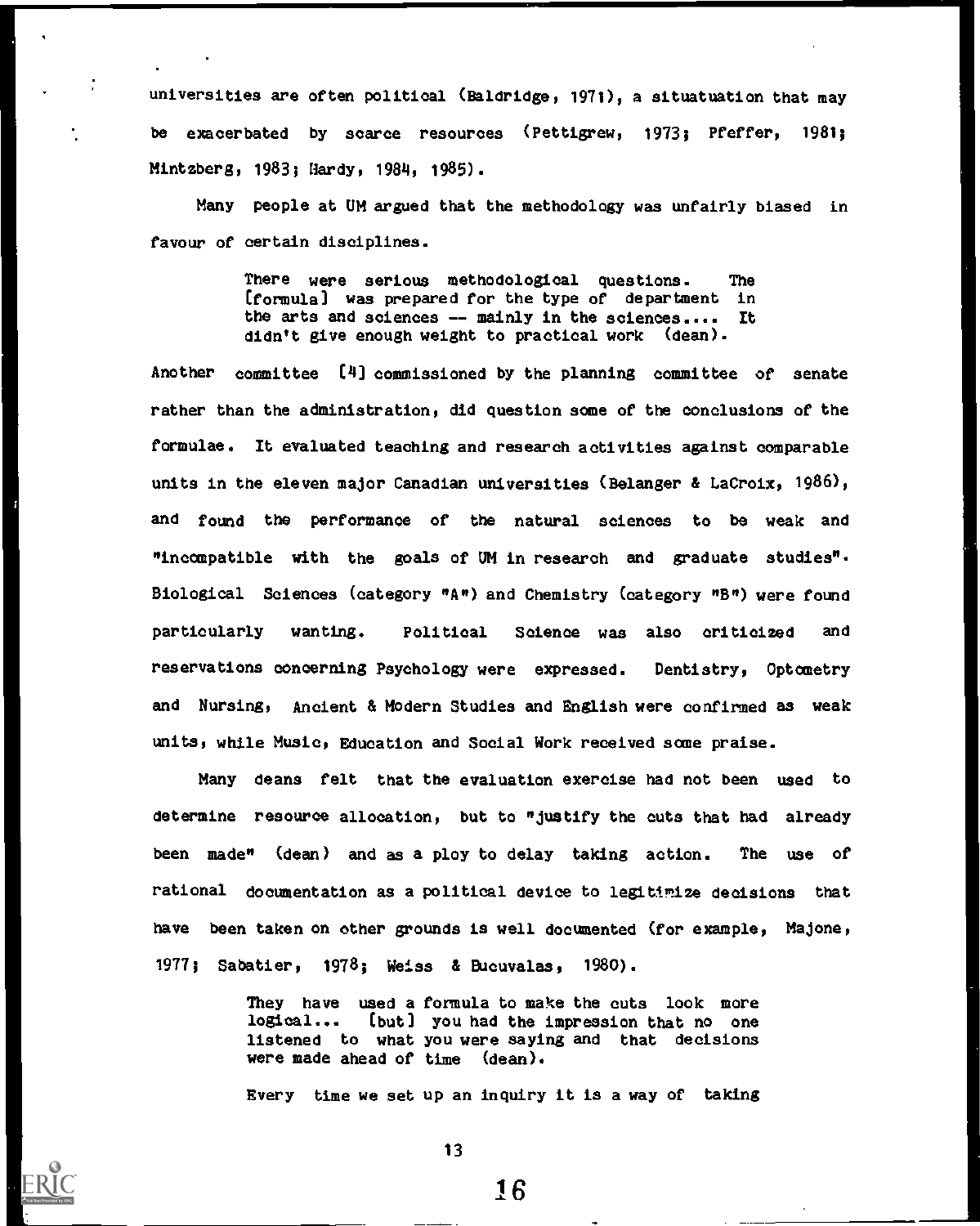no decision.... It prolongs the agony (dean).

For example, while the criteria developed by COPER were later used in the resource allocation process, the recommendation to cut the number of elective courses came to nothing. Similarly, the recommendations of COPAS to merge some service areas were also rejected because, according to some, of "the threat to existing territories".

> There is a big difference between making choices and just using the term. We did not make choices even with the criteria we had designed. It was not a formula conducive to choices. When you make choices there are value judgements (administrator).

The study into the costs and benefits associated with closing departments was also seen as a delaying tactic. It came to the comausion that it would take so long to recoup the savings associated with program/unit closure that it was not worthwhile.

> I don't see how we could cut an academic unit because we would lose students and lose more money.... We've done some analysis and in all cases we cannot cut expenditures enough to compensate for the loss of the grant (administrator).

Critics have suggested the study was  $n_a$  theoretical exercise" designed to prove a foregone conclusion.

> It was designed to prove a point. Everybody was happy with it because it went through the council and the rector could says "Well, you've been asking me about this -- here's the answer" (administrator).

Political lobbying seems to have occurred. For example Dentistry which, although classified as group  $E<sup>n</sup>$ , was only recommended a three per cent cut.

> I think finally we only had a small cut because of all those presentations and all the lobbying... When they applied the rules we were the heaviest cut in the university, and when we explained our situation we were (cut less] (administrator in Dentistry).

Other deans also felt that they had been able to influence decisions

Ill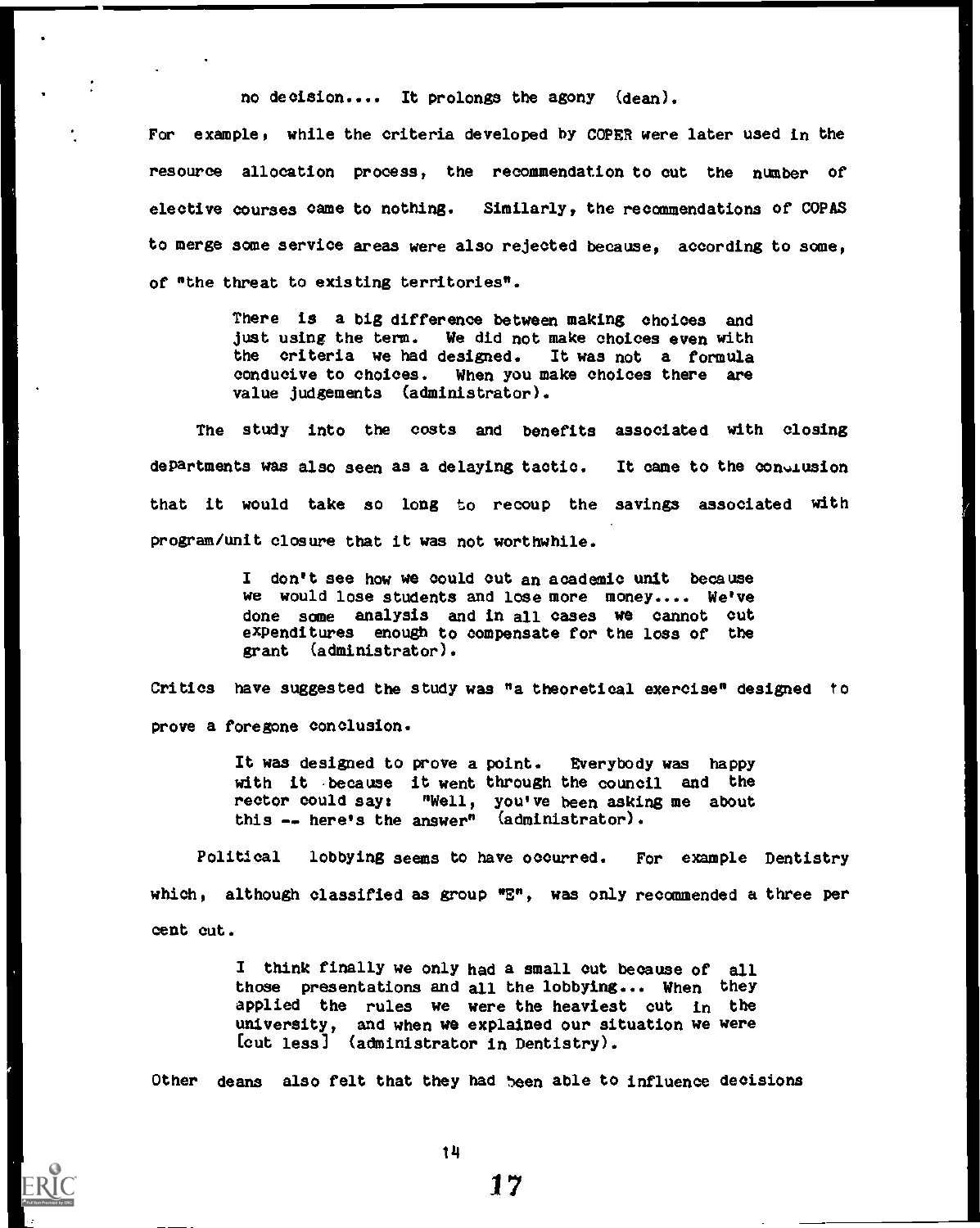I remember having a battle and saying it was unjust and I must have convinced somebody because I remember our allocation went up (dean).

Another action that received a political interpretation was a change to global budgets at the same time as the cutbacks, increasing the discretion of the deans. In reality, however, there was little room for manoeuvre since most of the budget was tied up in commitments to existing staff and salaries were negotiated centrally.

> Some cynics said: now they don't have any money left, they give the power to the deans; when they had money left they kept the decisions to themselves.... I am one of those cynics (assistant dean).

It has been suggested that it was a political move to deflect blame and remove pressure from the central administration.

> It would relieve the pressure on the central administration because the tough decisions would be made by deans. If all the pressures had been put on central administration then the deans, the faculty members, etc., would have been against a small group. Now with this decentralized system, the base is negotiating with the deans, the deans negotiate with the administration. There are different levels of decision (administrator).

It seems clear that UM's approach to cutbacks contained political elements. The formulae were used with the explicit intention of achieving selective -- but not too selective -- cuts as the documentation made clear. Lobbying played a role in the decision making process. Certain actions have been interpreted as political. The rational approach seems to have been adopted, in part at least, for its symbolic value in legitimizing decisions and to delay or avoid some decisions.

The Collegial Model

Does the evidence of politics preclude the existence of the collegial model? The /atter has been defined as one in which the common interest guides decision making (Hardy et al, 1983). It could be argued, for example, that the attempt to legitimize decisions by reference to a

15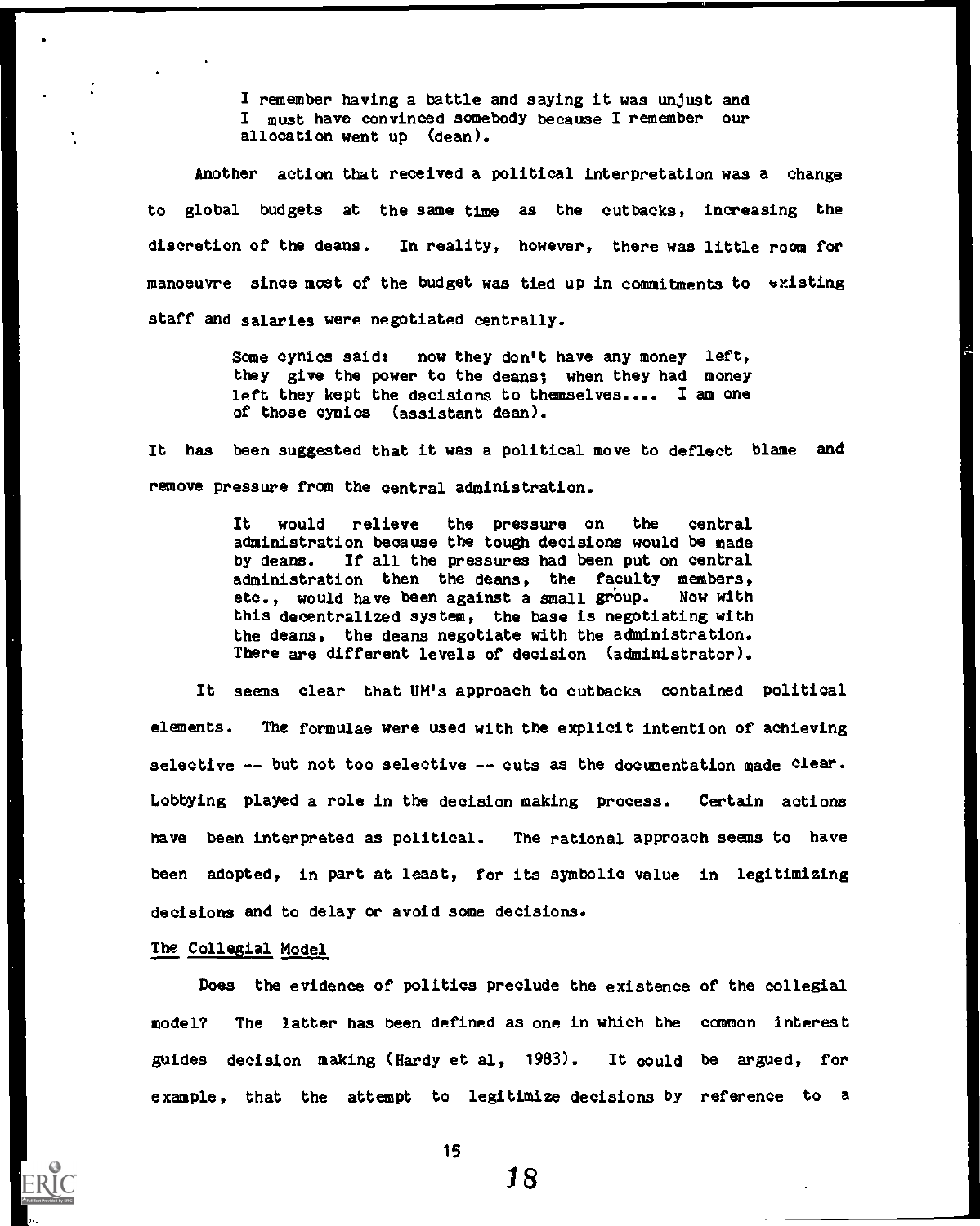rational decision making model was an attempt to build consensus and create collegiality. The choice of a mothodology to impose selective but not drastic outs might have been an attempt to avoid the morale problems that would undoubtedly accompany program closure. Delaying decisions could be explained by a belief that funding would improve after the three year period. Changes in reconmendations might have been a response to legitimate needs rather than to lobbying.

> The cut was on paper -- eventually they would worry about your needs. It's one thing to have something for the university as a whole but when you sit down with a vice rector and say "we have to keep that person" it's a different ball game. They made various adjustments (dean).

The apparent inflated ranking of some of the sciences could have been the result of inexperience with performance evaluation rather than a politically biased formula. The timing of decentralization might have been coincidence or an an attempt to provide deans with more "room for manoeuvre" for dealing with cutbacks.

> To be frank I don't think it was meant that way (to be political]. When the the budget was decentralized I think at the back of our minds was that the cuts would not last much longer (dean).

> There are choices to make when you have cutbacks. It is very difficult for the central administration to do. These decisions must be taken by the base (administrator).

There is, then, an alternative to the political interpretation of events since part of the reason behind the adoption of the rational approach could have been a genuine desire to build consensus. This model is, however, very difficult to verify. Admissions of political gamesmanship may lead to its refutation, but the absence of such admissions and even protestations that actions were taken for the common good are not proof of its existence. We cannot prove whether administrative actions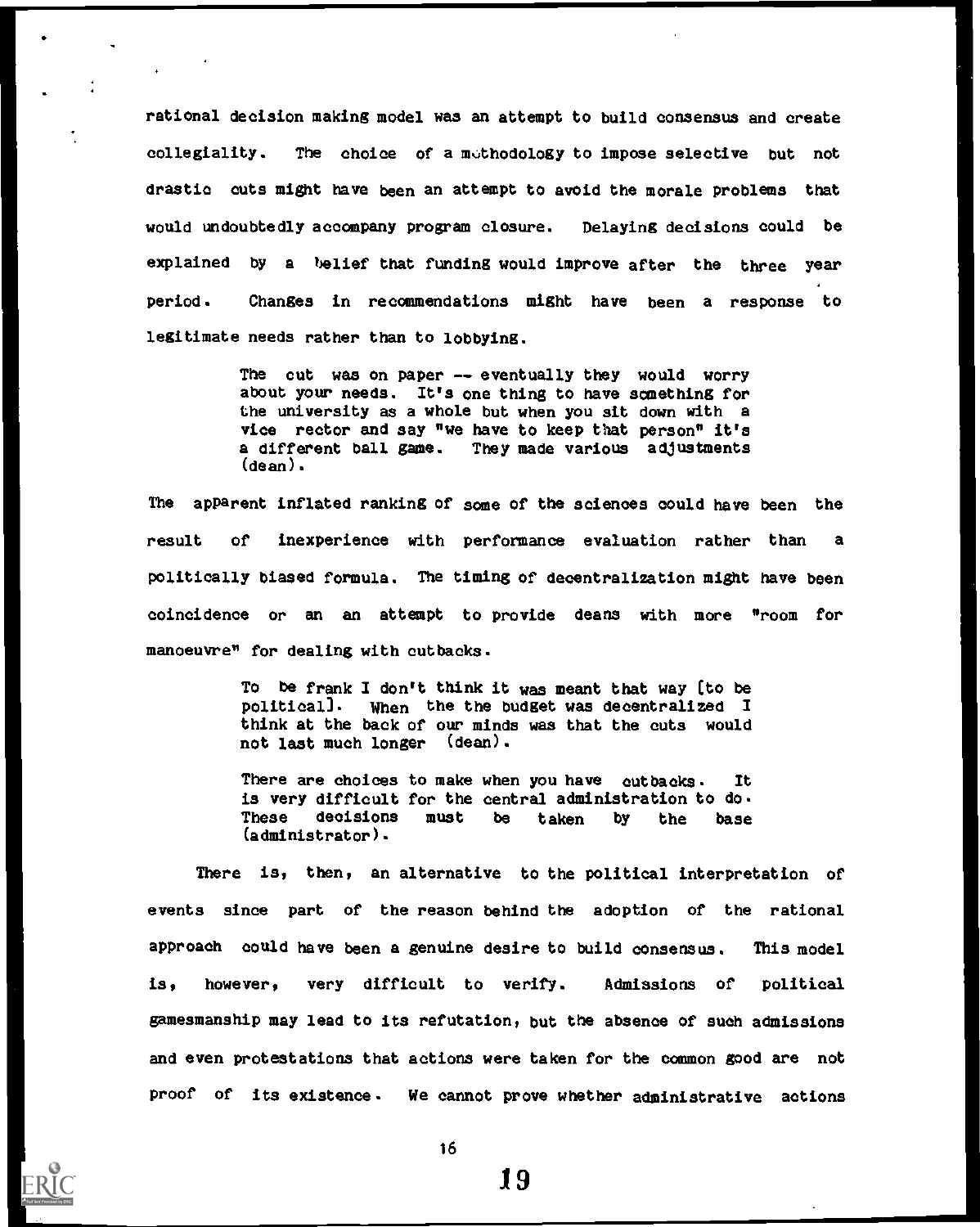were motivated by common or self interest, however, it is clear that if the former was the case, they undoubtedly failed. The political attributions discussed above is a clear indication. Moreover, low morale had been attributed to the way in which the cuts had been handled  $[5]$ .

Why was there so much suspicion and criticism of the administration at UM and ite handling of the cutbacks? One problem was the degree of centralization. Deans felt that the power play took place "at a level far beyond our influence". Power was concentrated in the hands of the "regie" -- a nonstatutory body consisting of the rector and his vice rectors.

> [The regie] knows how to present things, it knows what to present, it knows not to present other things. The rector and vice-rectors are very powerful (dean).

The high degree of centralization meant that central administrators bore a great deal of responsibility for decision making in general and the cutbacks in particular. Leadership, however, was seen to be lacking.

> Leadership starts at the top. That has to be underlined. We haven't had that for a long time. (administrator).

> With the management of this university, you have a hard time seeing where they are going. I'm not sure they know whether they are going either (dean).

This general lack of credibility was compounded by a third problem  $$ a number of perceived mistakes in managing the cutbacks. For example, more than 100 letters were sent out to nontenured academic staff in 1982 saying that, unless otherwise notified, contracts would not be renewed due to budgetary constraints. The news created a great deal of criticism, however, and hit the headlines of local newspapers, forcing the university to re-evaluate its position. Deans were given the choice of finding other ways of making cutbacks and, with the help of a union agreement to forego 1 per cent of a salary increase, the positions were saved.

17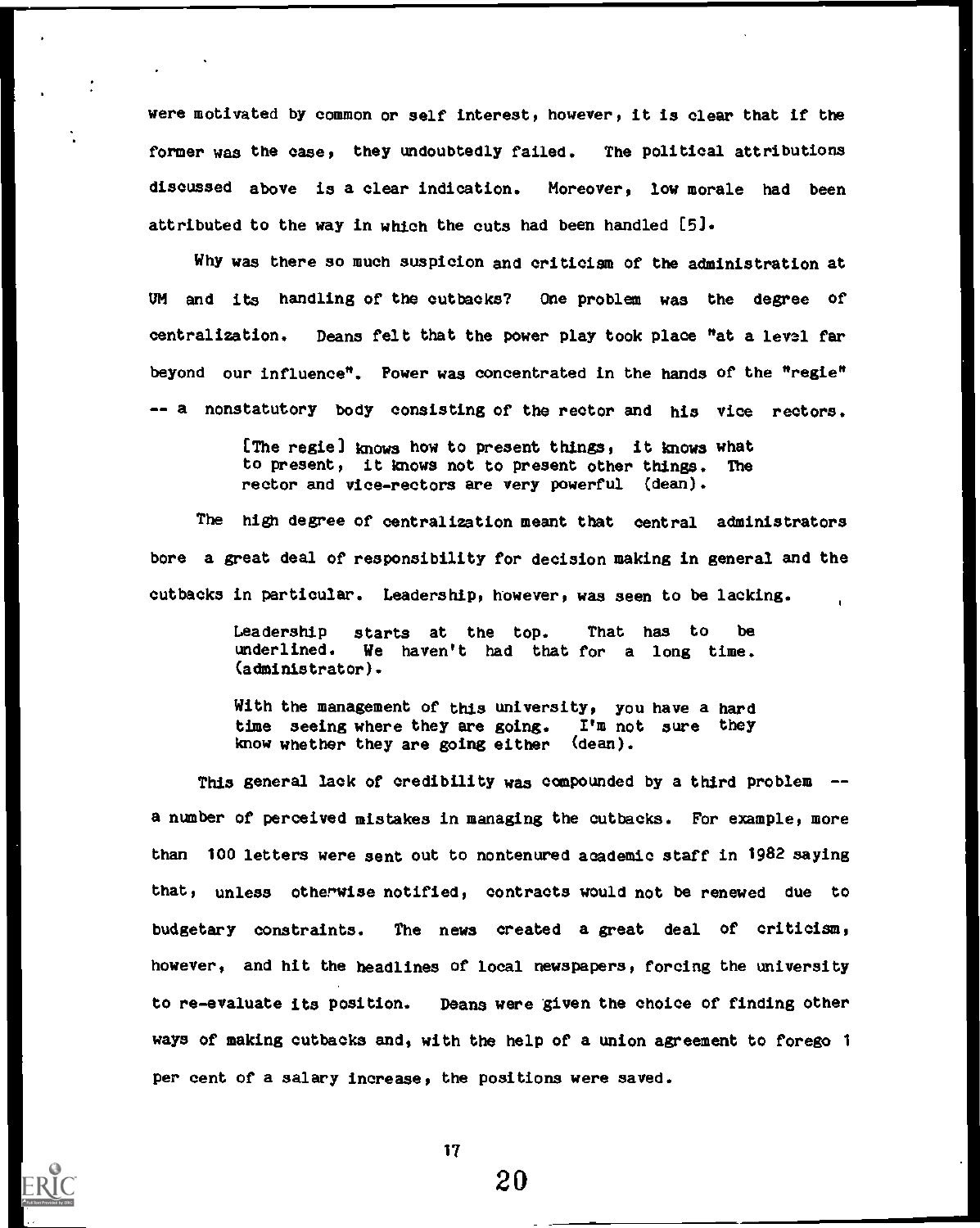It was a stupid way to solve a problem. It was mismanagement -- they didn't think about it. You should see my junior staff. They are still afraid of what's going to happen before they become associate professors (dean).

Finally, the choice of selective cuts based on evaluation was bound to threaten some groups.

> It was the first evaluation exercise in this university. People don't like to be evaluated, especially when there is a lot of money at stake (administrator).

It led to con. lict and dissatisfaction in the university community.

We were sometimes fighting against each other although not on an open field. The overall amount of money was the same so each time we got one more dollar, someone else bad to lose it (dean).

Every department is looking at the other department and seeing what we gave them. Everyone is criticizing the decisions we are making and we don't know how to proceed. If you do nothing they criticize, if you do something they criticize (assistant dean).

## Conclusions

What can we conclude from the experiences of UM in managing outbacks?

## The Rational Approach has Limited Value in Universities

UM's approach to cutbacks met most of the criteria associated with rational decision making. There was a limit, however, to how useful this approach could be -- in 1984/5 UM returned to across-the-board outs. because of the constraints faced by the university.

> We could not analyze and reanalyze the situation... We felt we oouldn't go through the whole process again but we still bad to out (administrator).

The constraints faced by most universities reduce the degree of strategic choioe and limit the value of rational analysis. The only way to save significant sums of money, since usually at least 80 per cent of the budget is tied up in payroll, is to reduce posts. Tenure protects the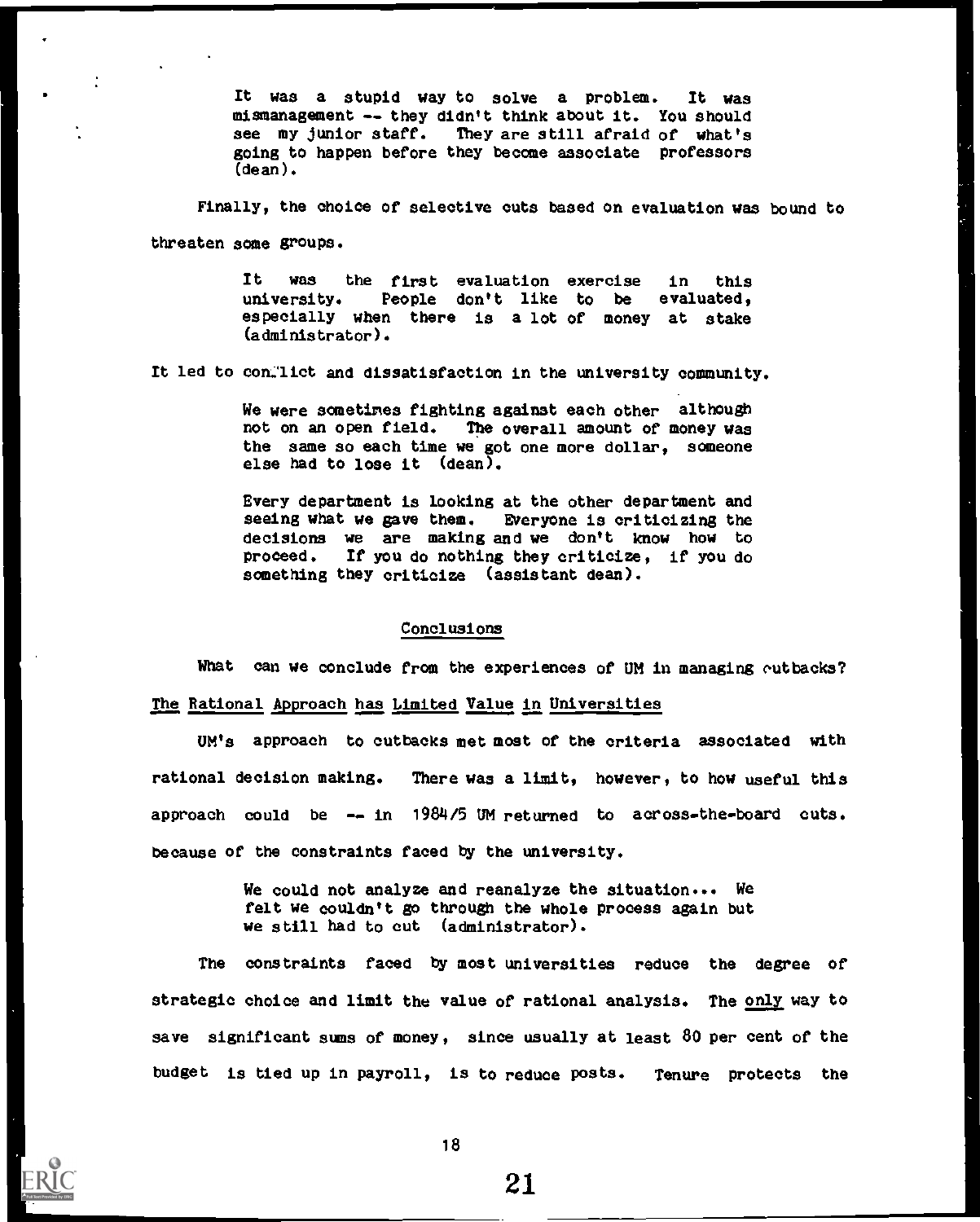majority )f professorial staff and Quebec legislation effectively guarantees job security for the nonacademics, so attrition has to be the main mechanism. UM has not expressed any intention of breaking tenure and, in Canada, only the University of British Columbia has challenged it in a handful of cases. Increasing revenues is difficult -- additional research income only adds to overhead costs as many Canadian research councils do not pay them. A lack of a tradition of giving to universities makes fund raising hard in Canada, particularly in the francophone culture. Tuition fees, the lowest in Canada, are fixed by the government and have not increased for many years. Student numbera were increased in an attempt to raise the government's operating grant but UM has been unable to profit from extra funding for management and engineering students because HEC and EP have separate budgets.

## The Business Approach will not Guarantee Excellence

The business approach may improve cost efficiency but it will not, of itself, guarantee excellence and may in fact work against it. Excellence in universities is the product of excellence in people. It requires innovative and often risky recruitment decisions, and the provision of enough flexibility to allow individuals to be creative and innovative (Pearson, 1986). Increasing controls, quantifying output, pursuing predominantly economic goals may remove that flexibility and make attracting, keeping and motivating excellent people more difficult. Successful university management involves developing an organizational saga (Clark, 1972) -- a collective understanding of the institution's achievements with provides purpose and motivation, and finding the right approach for the particular institutional culture (Hardy, 1987). It requires leadership, communication, and political skills and not just economic analysis and strategy Chaffee (1984).

19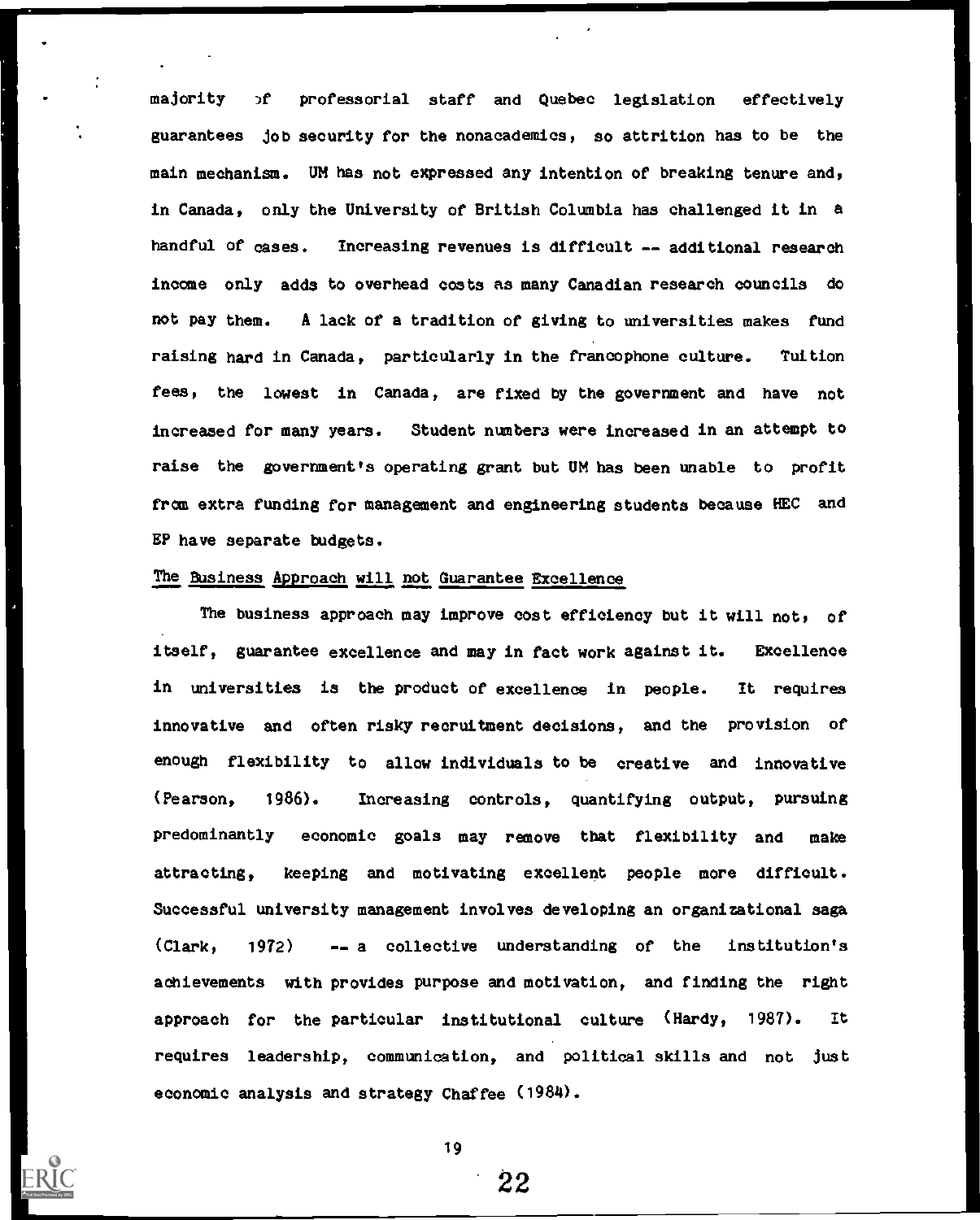### Success Depends on Political Skills

UM relied on a rational approach to cutbacks but other models were present. It ocourred within a bureaucratic context and may have been used politically -- to influence and legitimize decisions -- and/or for collegial reasons -- to build consensus.

> We wish to argue that analysis figures prominently in both collegial and political processes, as well as garbage can ones, stimulated by the existence of ambiguous goals and multiple actors .... analysis serves more as a means of exerting influence in interaotions rather than of resolving issues on its own. It may be used to aid personal understanding for individuals or groups, but it also serves as a means of communication and attention focussing, as a means of legitimizing decisions, as a means of legitimizing decisions, as a weans of consensus-building, and perhaps most importantly as a means of persuasion. In this way, analysis helps to ensure that what does get decided in fact has some justification in principle. (Hardy et al, 1983: 421-423).

Administrators at UM failed, because of inadequate political skills; ironically it was because they failed that their actions were labelled as political. The term "political" has negative connotations but it is important to realize that the same behaviour can be used for both the common good and self interest -- political skills can be used to build consensus and enhance collegiality (Hardy et al, 1983).

> I think the imagery of politics is very helpful in understanding the operation of this place. Of course this doesn't necessarily imply "dirty" politics. I simply mean that you've got to understand the political forces  $--$  both inside and outside  $--$  that are trying to control this place. There are pressures impinging on the officials of the university from all directions, and in a real sense the management of this university is a balancing process. It's a task of balancing the demands of various groups against each other and against the university's resources.... the men in critical positions are not bureaucrats, they are politicians struggling to make dreams come true and fighting to balance interests off against each other (dean, quoted in Baldridge, 1971: 20-21).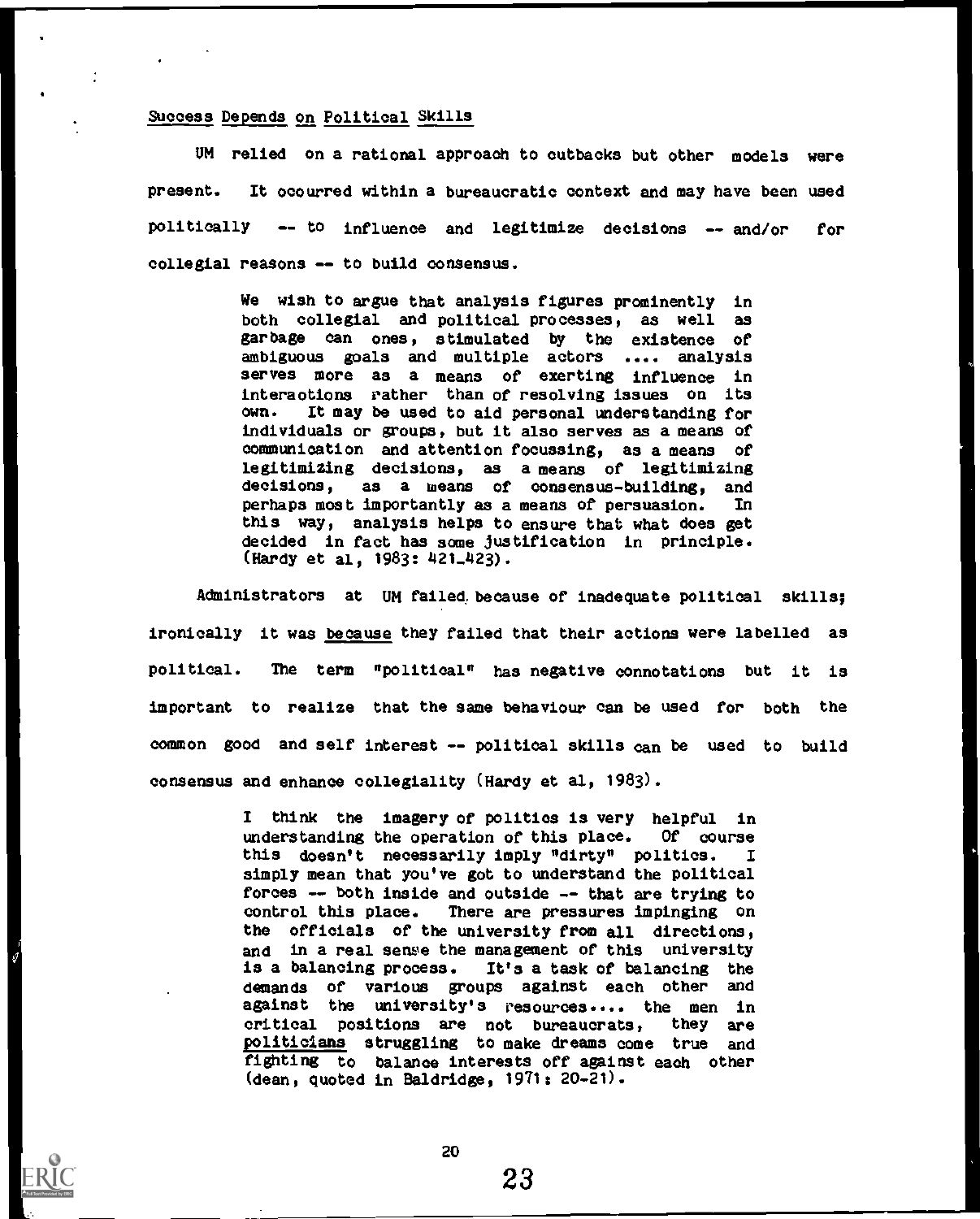Defining and funding priorities and identifying and phasing out weak areas, without alienating the professoriate and endangering morale, relies on more than just rational analysis, it requires leadership, intuition and political will.

## The Business Perspective Ignores Essential Political Skills

The problem with the current emphasis on the rational approach is that it ignores political reality and devalues political skills. The analytic skills, concepts and frames of reference associated with the business perspective are of little use for managing the social and political processes occurring within the system (Lyles & Lenz, 1982). Universities may benefit from thinking more carefully about their environment, developing ideas as to their future direction, and acquiring more information about their activities but all the planning and analysis in the world will not necesscrily make anything happen. Universities are complex organizations in which the top-down approach associated with business is often untenable. Decisions cannot be imposed, they have to be nurtured from the bottom-up (Mintzberg & Jorgenson, 1986), which involves not just machiavellian machinations but the ability to communicate, motivate, build consensus, and create loyalty and commitment.

The issues raised by the experiences of should be considered suggestive  $---$  a single case study obviously has its limitations. It does, however, signal a need for further empirical study of the supposed benefits of the business model for universities. There has sometimes been a willingness to both impose and accept the industrial rationale in the university community which is not necessarily justified. Research is needed to answer the questions raised in this paper. How feasible is the rational approach in universities in the light of the constraints they face? Why do universities use this approach -- to be more businesslike, or

21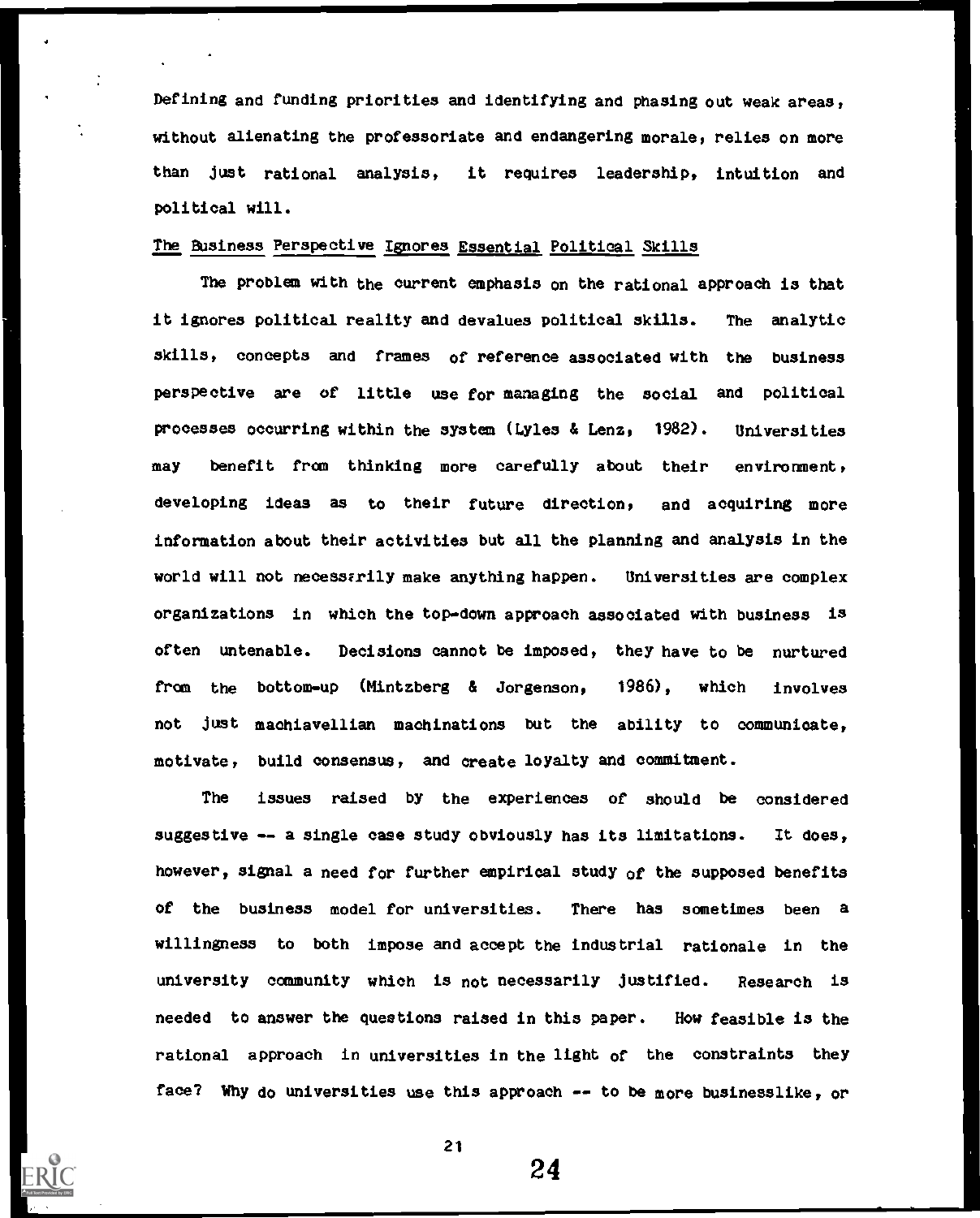for political reasons? What are the results of this approach and are they beneficial? How important are factors such as leadership, intuition, judgement, and political will, and are they being neglected as a result of business models? Is "good management" in a university the same as in business? Until we can answer these questions more authoritatively, our trust in business solutions may be misplaced.



÷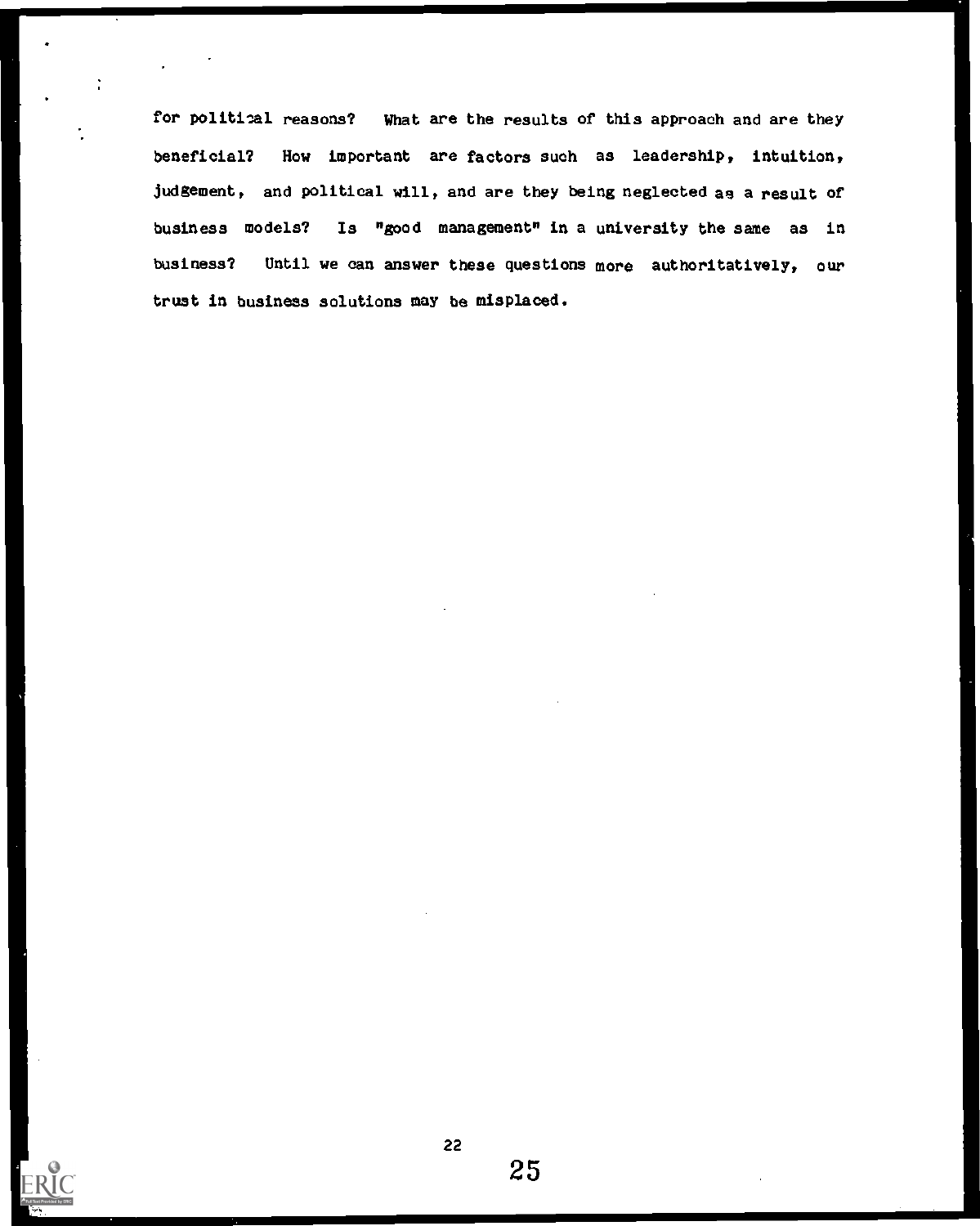[1] The study involved more than fifty semi-structured interviews with deans, or their representatives, and central administrators including vicerectors. All except two central administrators agreed to be interviewed. Interviews were also carried out with a selection of department heads. Quotations are taken from these interviews. They illustrate a body of opinion voiced in a number of interviews. A questionnaire was distributed to every second professor in each of the departments -- of the 892 questionnaires that were mailed, 239 (27%) were returned. Access to documentation was also Provided, including the various documents mentioned. The study of UM is part of a larger study of eight Canadian universities (see, for example, Hardy, 1987).

[2] Committee on Priorities in Teaching and Research. The acronym is based on the french title.

[3] Committee on Priorities in Administrative Services.

[4] The Pursuit of Excellence, report of the Working Group on Priorities, July, 1985.

[5] Questionnaire results supported the hypothesis that morale was low, not simply because of the cuts but also but the way in which they had been<br>handled. In comparing the responses of professors from UM and another In comparing the responses of professors from UM and another Quebec university, respondents evaluated the damage done by cutbacks in much the same way but UM professors attributed twice as blame to central administrators, saw them as largely responsible i'or their implementation, felt them to be less fair, and were far less happy about university administration (see Hardy, 1987).

## NOtes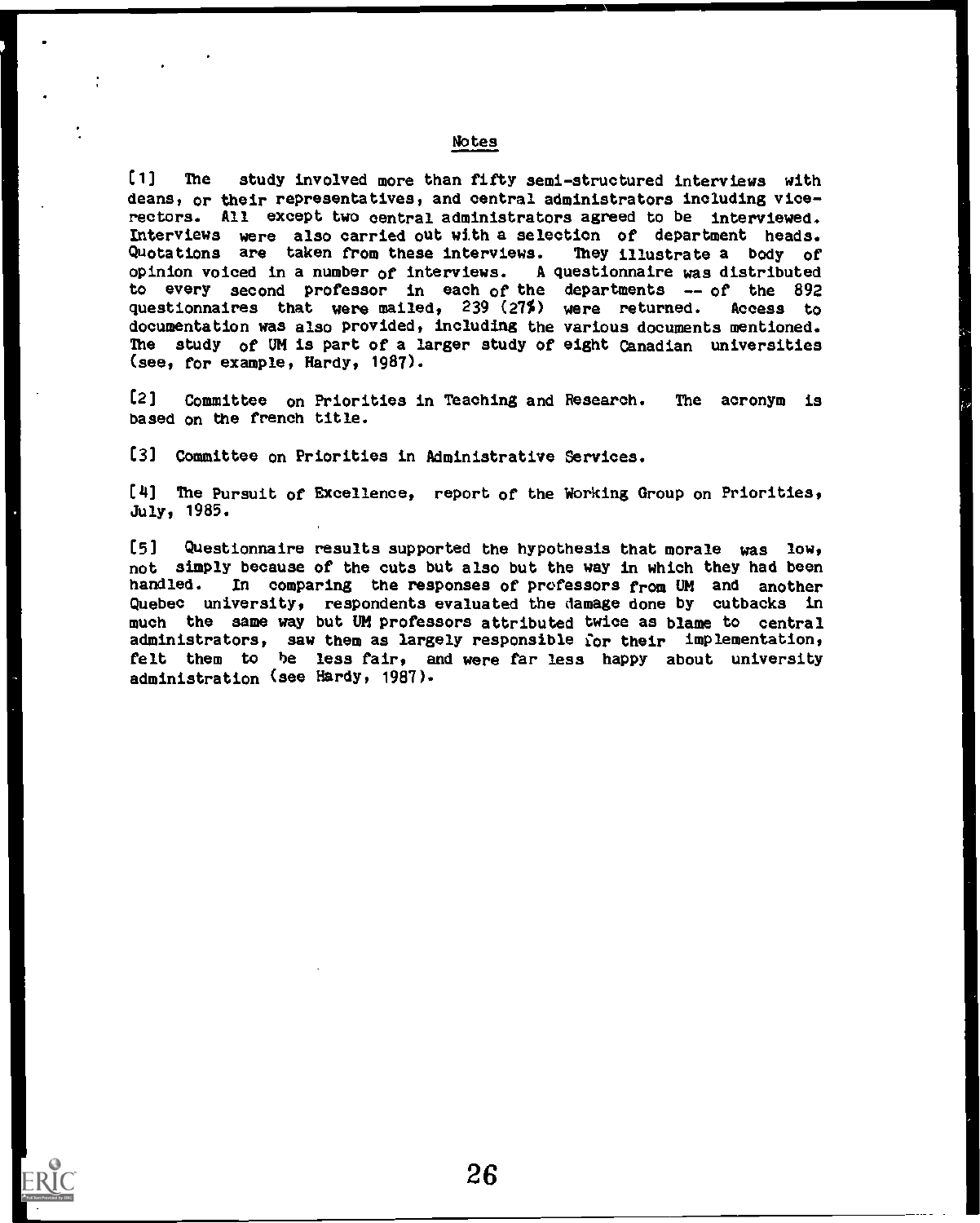# Diagram 1.

Are goals known?

Are (some) alternatives known? Is information available and analyzed? Are consequences known and judged by criteria? Are resources linked to decision processes?



 $\frac{1}{2}$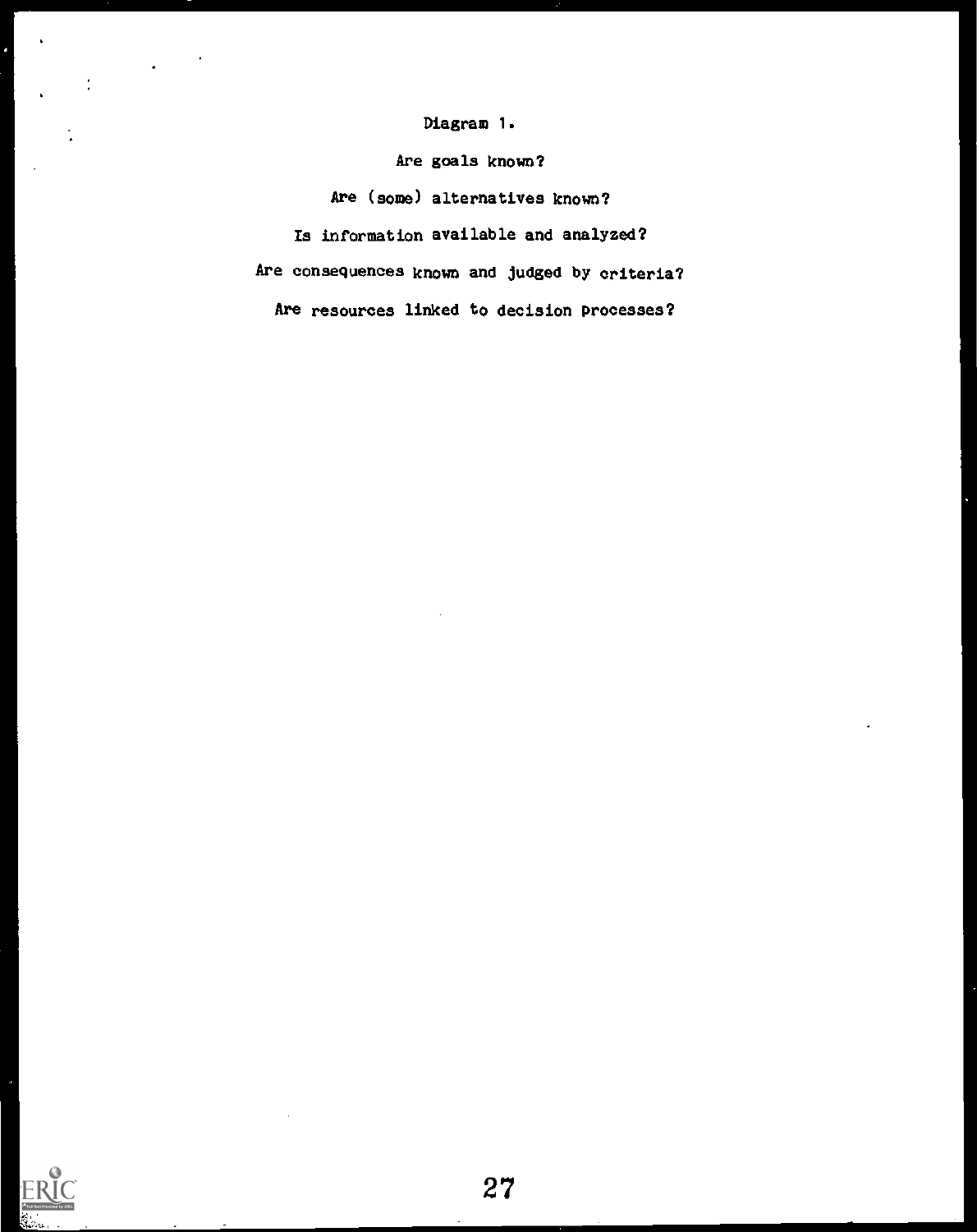## Table 1.

University Characteristics 1983/4 CA]

| # Student                                             | 29191                                                                                                    |
|-------------------------------------------------------|----------------------------------------------------------------------------------------------------------|
| # Graduate Students                                   | 6766                                                                                                     |
| # Professors                                          | 1481                                                                                                     |
| % Assistant Professors                                | 19                                                                                                       |
| % Professors 40+ years                                | 70                                                                                                       |
| Nonteaching Staff (FTEs)[B]                           | 2497                                                                                                     |
| Total expenses                                        | \$241m                                                                                                   |
| Research as % Total Budget                            | 14                                                                                                       |
| % operating revenues provided by<br>Quebec government | 94                                                                                                       |
| Faculties                                             | Arts & Science<br>Continuing Educ<br>Dentistry<br>Education<br>Graduate Studie<br>Law<br><b>Medicine</b> |

ence **.** Education Dentistry Education Studies Law Medicine Music Nursing Pharmacy Planning Theology Veterinary Science

à.

[A] Figures from annual reports.

(B) Full time equivalents.

 $\ddot{\phantom{1}}$ 

 $\sim 10^{-10}$ 

 $\sim$   $\sim$ 

 $\ddot{\cdot}$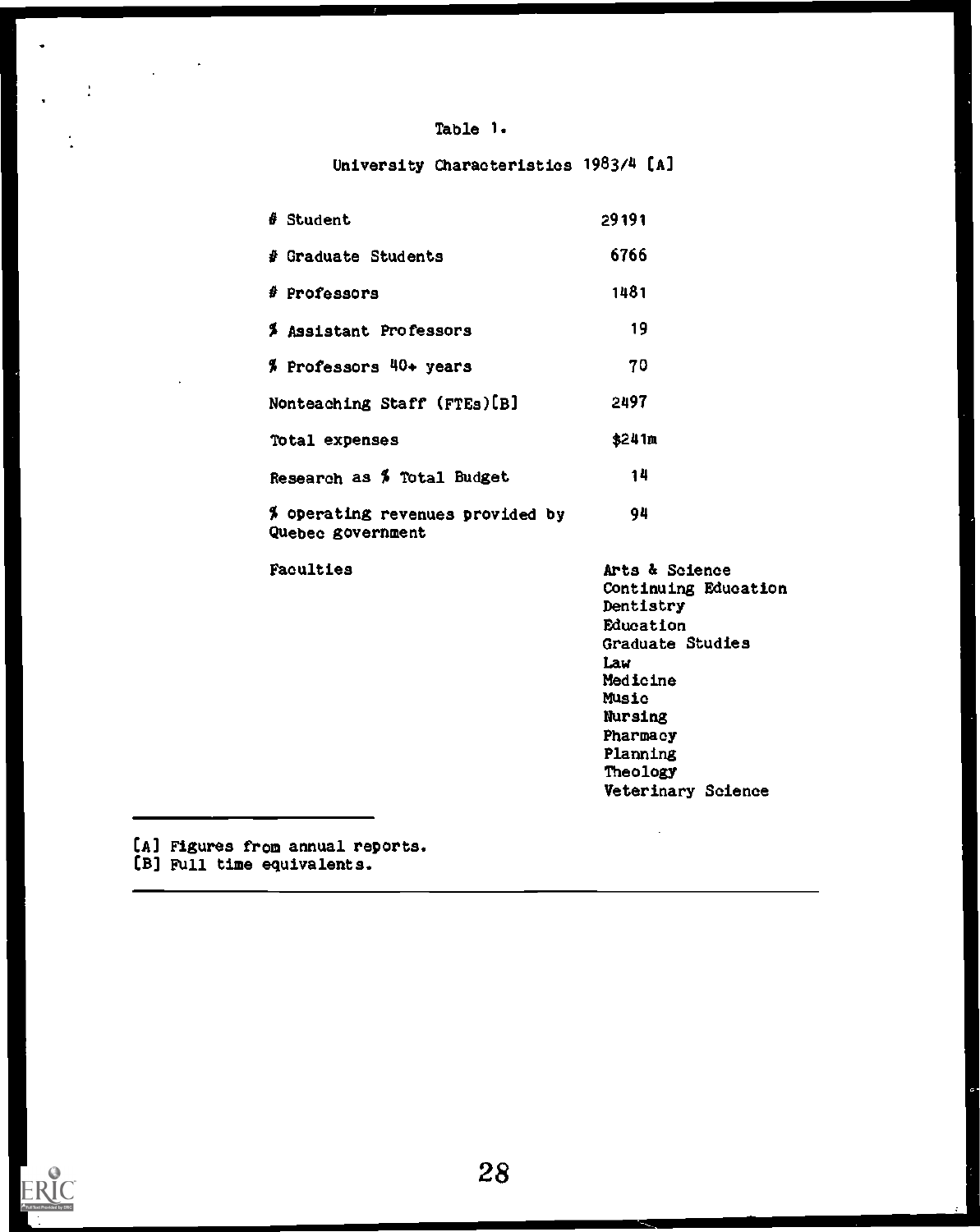| Table 2. |  |  |
|----------|--|--|
|----------|--|--|

| Quebec operating grant [B]                     | +8    |
|------------------------------------------------|-------|
| <b>Total Income</b>                            | $+12$ |
| Nonresearch Income                             | +8    |
| <b>Expenditure on Faculties &amp; Services</b> | +9    |
| <b>Total Expenditure</b>                       | $+13$ |
| <b>Nonresearch Expenditure</b>                 | +9    |
| Deficit [C]                                    | \$13m |
| # Total teaching staff                         | $-10$ |
| # Professors                                   | $-4$  |
| # Nonteaching Staff                            | $-23$ |
| <i><b>≸ Students</b></i>                       | +9    |

Changes at UM 1980/1-1983/4 (%) EA]

[A] Figures from annual reports

(83 increases in dollars do not take into account inflation; increases should be measured against a 22% increase in the CPI during the same period.

 $[{\mathbb C}]$  UM spent a \$6m surplus and incurred a \$7m deficit.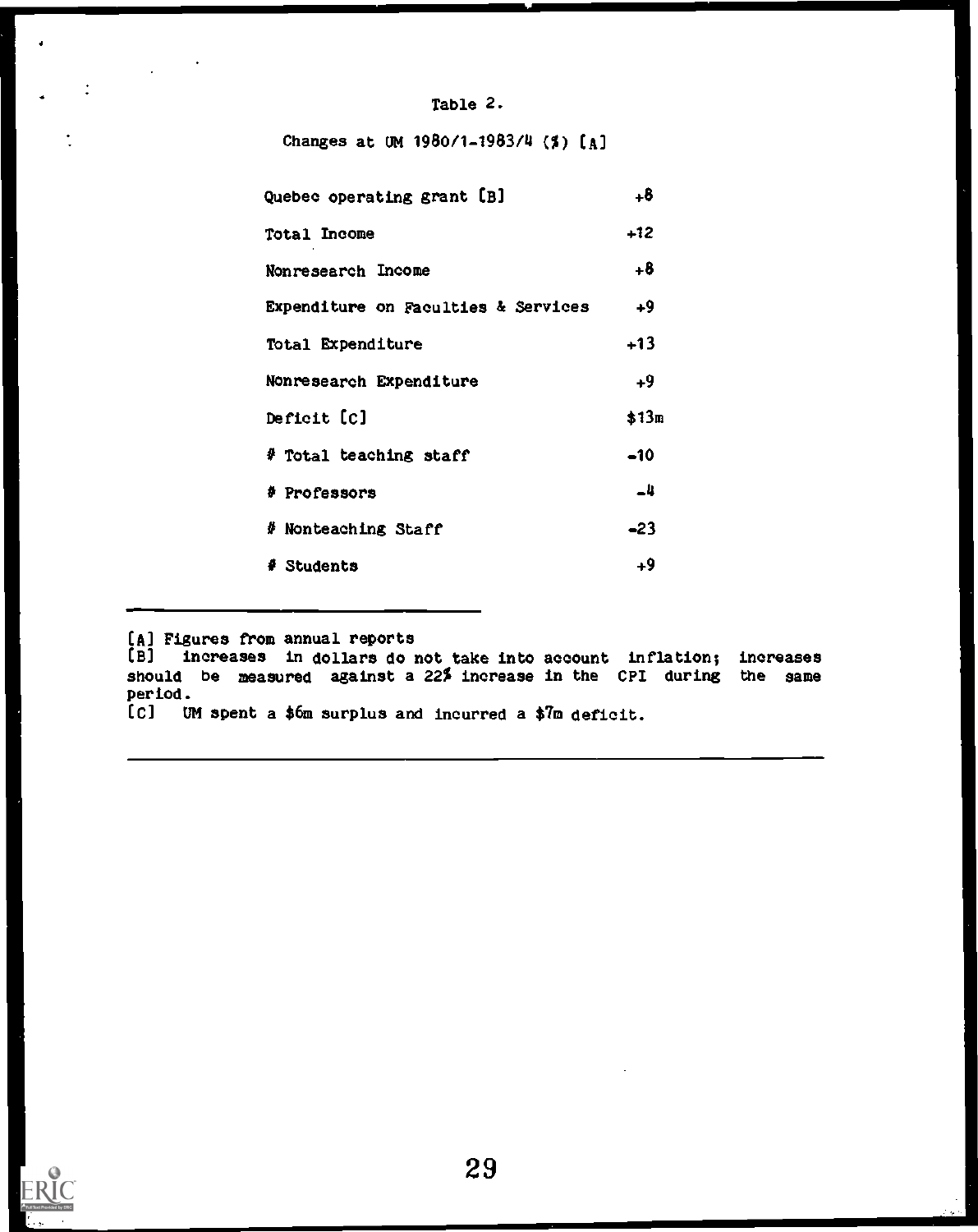## Table 3.

## Categorization of Selected Departments and Faculties [A]

| Department/Faculty Category/Cut    |          | Recommended<br>cut(%)   | Proposed % Change<br>in Budget [D] |
|------------------------------------|----------|-------------------------|------------------------------------|
| Computer Science<br>$(FAS)$ [B]    | A/3      | 0                       | NA                                 |
| Economics<br>(FAS)                 | A/3%     | 1.2                     | <b>NA</b>                          |
| Sociology<br>(FAS)                 | A/3%     | 1.3                     | <b>NA</b>                          |
| Biological Sciences<br>(FAS)       | A/3%     | $\overline{\mathbf{3}}$ | <b>NA</b>                          |
| Demography<br>(FAS)                | A/3%     | 3                       | NA                                 |
| History of Science<br>(FAS)        | A/3%     | 3                       | NA                                 |
| Medieval Studies<br>(FAS)          | A/3%     | 3                       | NA                                 |
| Political Science<br>(FAS)         | A/3%     | 3                       | <b>NA</b>                          |
| Psychology<br>(FAS)                | A/3%     | 3                       | <b>NA</b>                          |
| Health Administration<br>(Med) [C] | A/3%     | 3                       | <b>NA</b>                          |
| Biochemistry<br>(Med)              | A/3%     | 3                       | <b>NA</b>                          |
| Microbiology<br>(Med)              | A/3%     | 3                       | <b>NA</b>                          |
| Ancient & Modern Studies<br>(FAS)  | $E/11\%$ | 11                      | <b>NA</b>                          |
| English<br>(FAS)                   | E/11     | 11                      | <b>NA</b>                          |
| Social Work<br>(FAS)               | E/115    | 6                       | <b>NA</b>                          |
| Dentistry                          | $E/11\%$ | $3 - 1$                 | 4.4                                |
| Music                              | $E/11\%$ | 11                      | 7.8                                |
| Education                          | E/115    | 11                      | 4.4                                |
| Nursing                            | E/11     | 11                      | 11.0                               |
| Optometry                          | $E/11$ % | 11                      | 11.1                               |

[A] According to 1982/3 Budgetary Approach: Document I

[B] Faculty of Arts & Science

[C] Faculty of Medicine

[D] Source: 1982/3 Budget

NA Not available.

**ERIC** 

l,

ċ

÷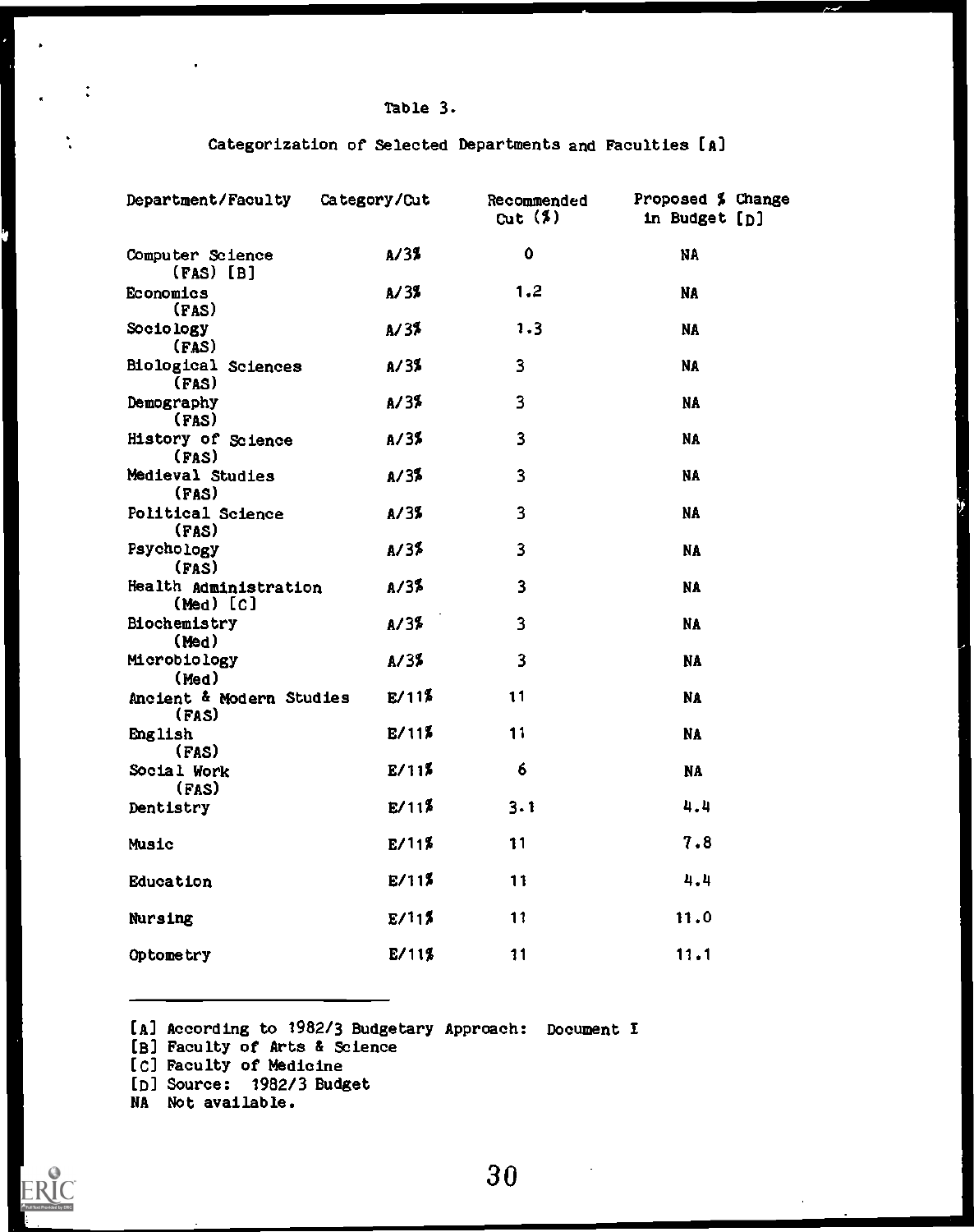# Table 4.

l,

 $\pmb{\mathfrak{f}}$ 

Changes in Budget, Student and Staff Allocation 1980/1-1983/4[A]

|                         | Budget $($ \$) | Proportion of | Students $(2)$ | Proportion of | Staff $(5)$ | Proportion of |
|-------------------------|----------------|---------------|----------------|---------------|-------------|---------------|
|                         |                | 1980/1 1983/4 |                | 1980/1 1984/3 |             | 1980/1 1983/4 |
| <b>Faculty:</b>         |                |               |                |               |             |               |
| Arts & Science          | 35             | 36            | 38             | 39            | 34          | 34            |
| Dentistry               | 5              | 5             | 2              | 2             | 4           | 4             |
| Education               |                | O             | 2              |               | 10          |               |
| Law                     |                |               | 6              | 5             | 3           | 3             |
| Medicine                | 25             | 25            | 15             | 15            | 20          | 22            |
| Music                   | 2              | 2             | 2              | 2             | 3           | 3             |
| Nursing                 |                |               |                |               | 2           | 2             |
| Pharmacy                |                |               | 2              | 2             |             |               |
| Planning & Architecture |                |               | 3              | 3             | 3           |               |
| Theology                |                |               | S.             | 2             |             |               |
| Veterinary Science      | 5              | 5             | S.             | 2             | S           | 2             |

[A] Figures from information compiled by the Office of Institutional Research.

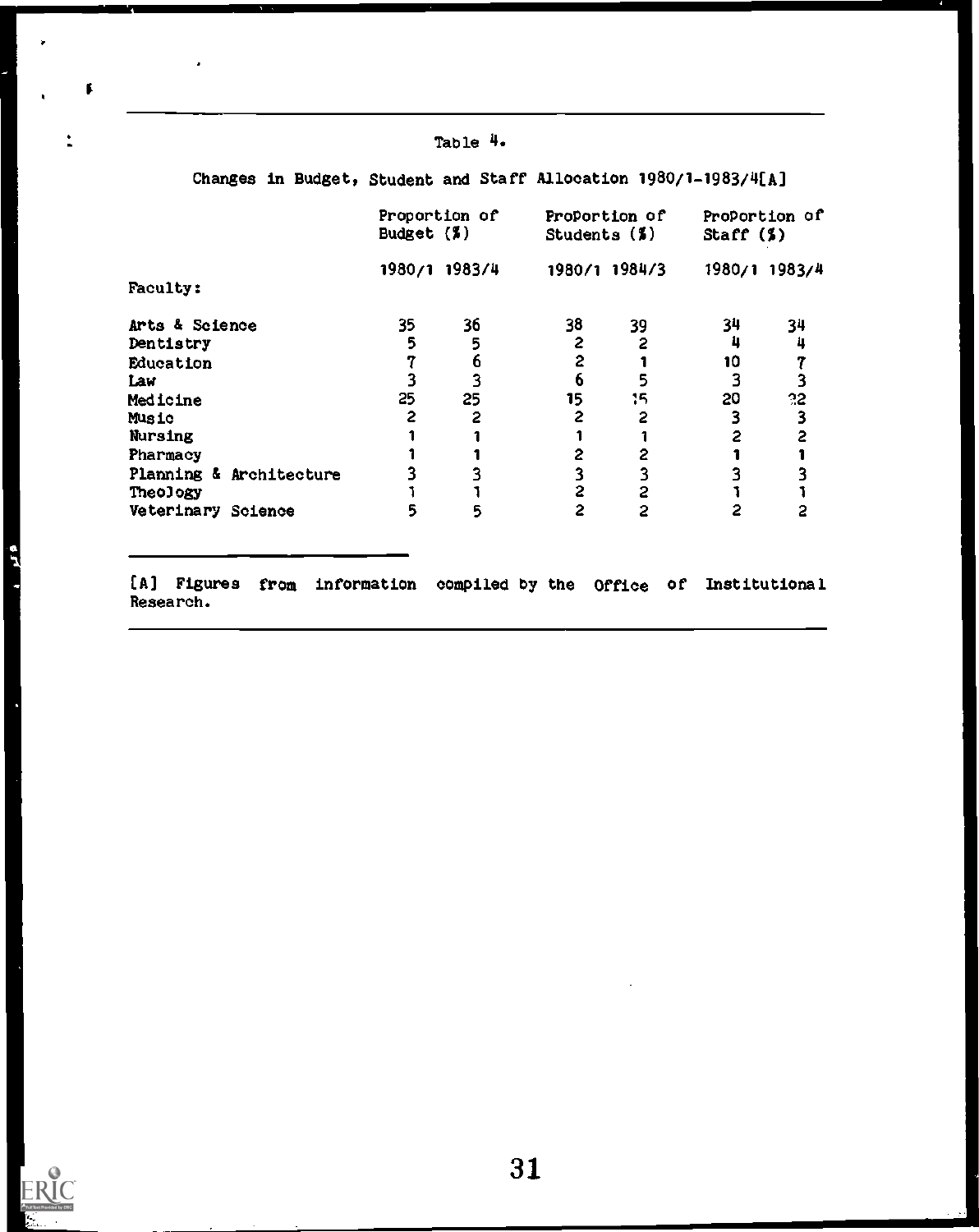Base Budgets (\$000)

| Faculty/<br>Department        | 1981/2<br>Budget [A] | 1982/3<br>Budget [B] | 1983/4<br>Budget [C] | % Change<br>181/2_182/3      | % Change<br>181/2-183/4 |  |
|-------------------------------|----------------------|----------------------|----------------------|------------------------------|-------------------------|--|
| Computer<br>Science           | 1716                 | 1830                 | 1922                 | 6.6                          | 12 <sub>2</sub>         |  |
| Economics                     | 1683                 | 1730                 | 1625                 | 2.8                          | 3.5                     |  |
| Sociology                     | 1469                 | 1560                 | 1581                 | 6.2                          | 7.6                     |  |
| Biological<br><b>Sciences</b> | 2706                 | 2960                 | 2811                 | 9.4                          | 3.9                     |  |
| Demography                    | 491                  | 524                  | 529                  | 6.7                          | 7.7                     |  |
| History of<br>Science         | 283                  | 278                  | 245                  | <1.8                         | < 13.4                  |  |
| Medieval<br><b>Studies</b>    | 542                  | 607                  | 551                  | 12 <sub>2</sub>              | 1.7                     |  |
| Political<br><b>Science</b>   | 1200                 | 1300                 | 1244                 | 8.3                          | $3 - 7$                 |  |
| Psychology                    | 4340                 | 4690                 | 4379                 | 8.1                          | .9                      |  |
| Health Admin-<br>istration    | <b>NA</b>            | <b>NA</b>            | NA                   |                              |                         |  |
| Biochemistry<br>[B]           | NA                   | <b>NA</b>            | <b>NA</b>            |                              |                         |  |
| Microbiology                  | <b>NA</b>            | <b>NA</b>            | <b>NA</b>            | $\qquad \qquad \blacksquare$ |                         |  |
| Ancient &<br>Modern Studies   | 1787                 | 1950                 | 1921                 | 9.1                          | 7.5                     |  |
| Social Work                   | 1024                 | 1140                 | 1085                 | 11.3                         | 6.0                     |  |
| English                       | 822                  | 882                  | 830                  | 7.2                          | .9                      |  |
| Dentistry                     | 6054                 | 5566                 | 5207                 | <8.1>                        | <14>                    |  |
| Music                         | 2806                 | 2788                 | 2589                 | $\langle .1 \rangle$         | < 7.8                   |  |
| Education                     | 8512                 | 8510                 | 7656                 | $\langle .02 \rangle$        | < 10.1                  |  |
| Nursing                       | 1819                 | 1797                 | 1616                 | <1.2                         | $11.2$                  |  |
| Optometrie                    | 1221                 | 1036                 | 955                  | $\langle 15 \rangle$         | <22>                    |  |

EA] In order to reduce discrepancies between planned and actual budgets, figures have been taken from the budget of the following year (1982/3). (B] Figures from 1983/4 budget.

Ed Figures from 1984/5 budget.

NA Not available.

ĩ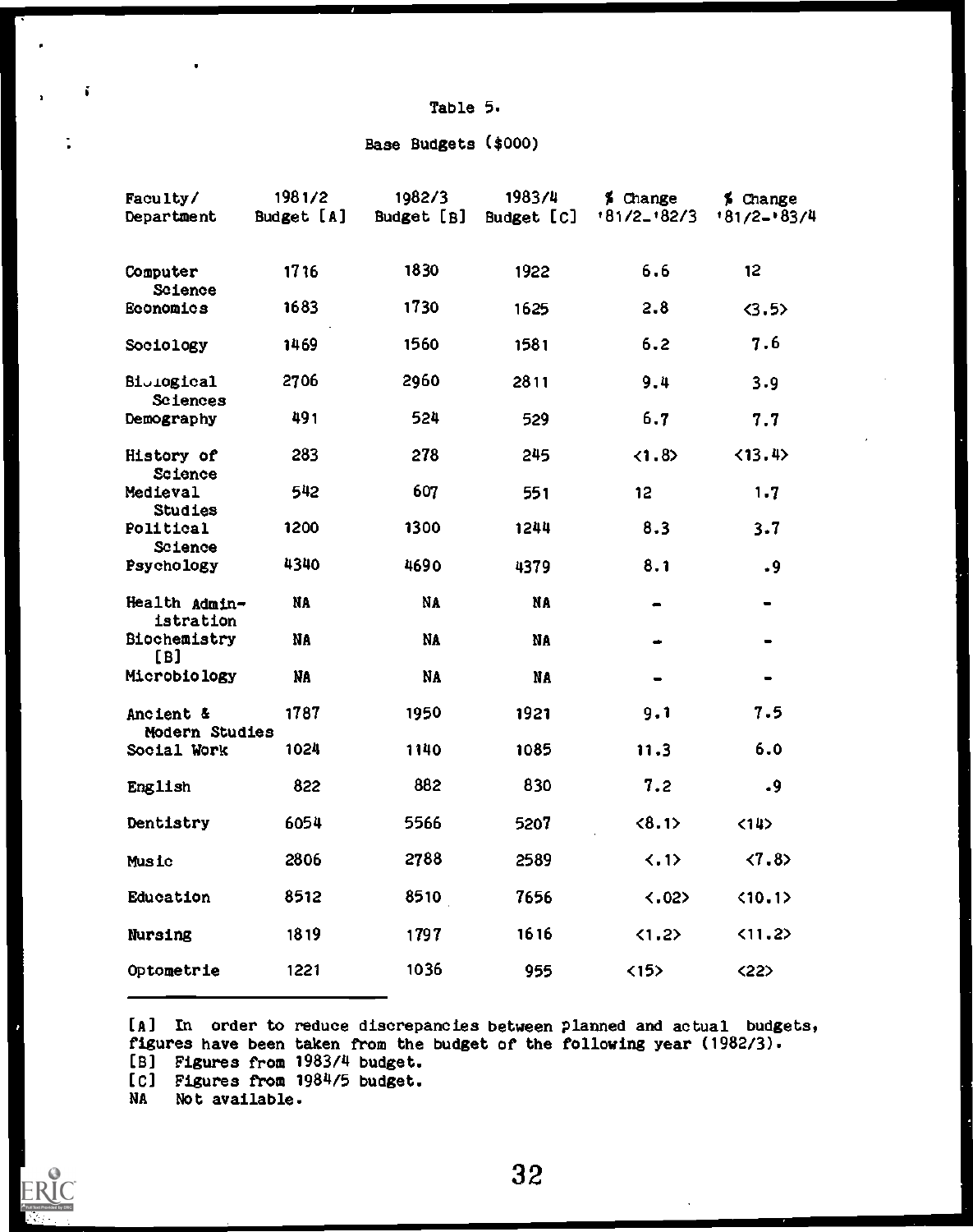| Faculty/<br>Department      | % Change<br>teaching<br>staff | % Change staff:<br>student/credits<br>(indergraduate) | % Change staff:<br>student/credits<br>(int. graduate) | % Change total<br>student/credits<br>credits |  |
|-----------------------------|-------------------------------|-------------------------------------------------------|-------------------------------------------------------|----------------------------------------------|--|
| Computer<br>Science         | $\langle$ 1>                  | 42                                                    | 35                                                    | 34                                           |  |
| Economics                   | $13$                          | 34                                                    | 37                                                    | 20                                           |  |
| Sociology                   | 11                            | <22>                                                  | $16$                                                  | $\langle 8 \rangle$                          |  |
| Biological<br>Sciences      | 12                            | 15                                                    | 11                                                    | <2>                                          |  |
| Demography                  | 17                            | $30$                                                  | $28$                                                  | $14$                                         |  |
| History of<br>Science       | $19$                          | 25                                                    | <20>                                                  | $36$                                         |  |
| Medieval<br><b>Studies</b>  | <13>                          | 58                                                    | 20                                                    | 6                                            |  |
| Political<br>Science        | 4                             | 10                                                    | 7                                                     | 11                                           |  |
| Psychology                  | $\langle 11 \rangle$          | 21                                                    | 19                                                    | 5                                            |  |
| Health Admin-<br>istration  | <6>                           | 3                                                     | 16                                                    | 9                                            |  |
| Biochemistry<br>[B]         | $\langle 9 \rangle$           | 14                                                    | 15                                                    | 5                                            |  |
| Microbiology [B] 2          |                               | <4>                                                   | <4>                                                   | $\langle 3 \rangle$                          |  |
| Ancient &<br>Modern Studies | $\langle 12 \rangle$          | 33                                                    | 33                                                    | 18                                           |  |
| Social Work                 | 5                             | 24                                                    | 13                                                    | 19                                           |  |
| <b>English</b>              | <11                           | 28                                                    | 22                                                    | 8                                            |  |
| Dentistry                   | <2>                           | 4                                                     | 3                                                     | 0                                            |  |
| Music                       | $\langle 15 \rangle$          | 15                                                    | $\mathbf{11}$                                         | <5>                                          |  |
| Education                   | $38$                          | 33                                                    | 25                                                    | $\langle 22 \rangle$                         |  |
| Nursing                     | < 17                          | 53                                                    | 61                                                    | 34                                           |  |
| Optometrie                  | $\langle 33 \rangle$          | 46                                                    | 46                                                    | $\langle 3 \rangle$                          |  |

[A] Figures from information compiled by the Office of Institutional Research. [B] Changes from 1982/3 to 1983/4 only.



÷

÷,

Table 6.

Changes in Teaching Staff, and Staff:Student/Credit Ratios 1980/1-1983/4[A]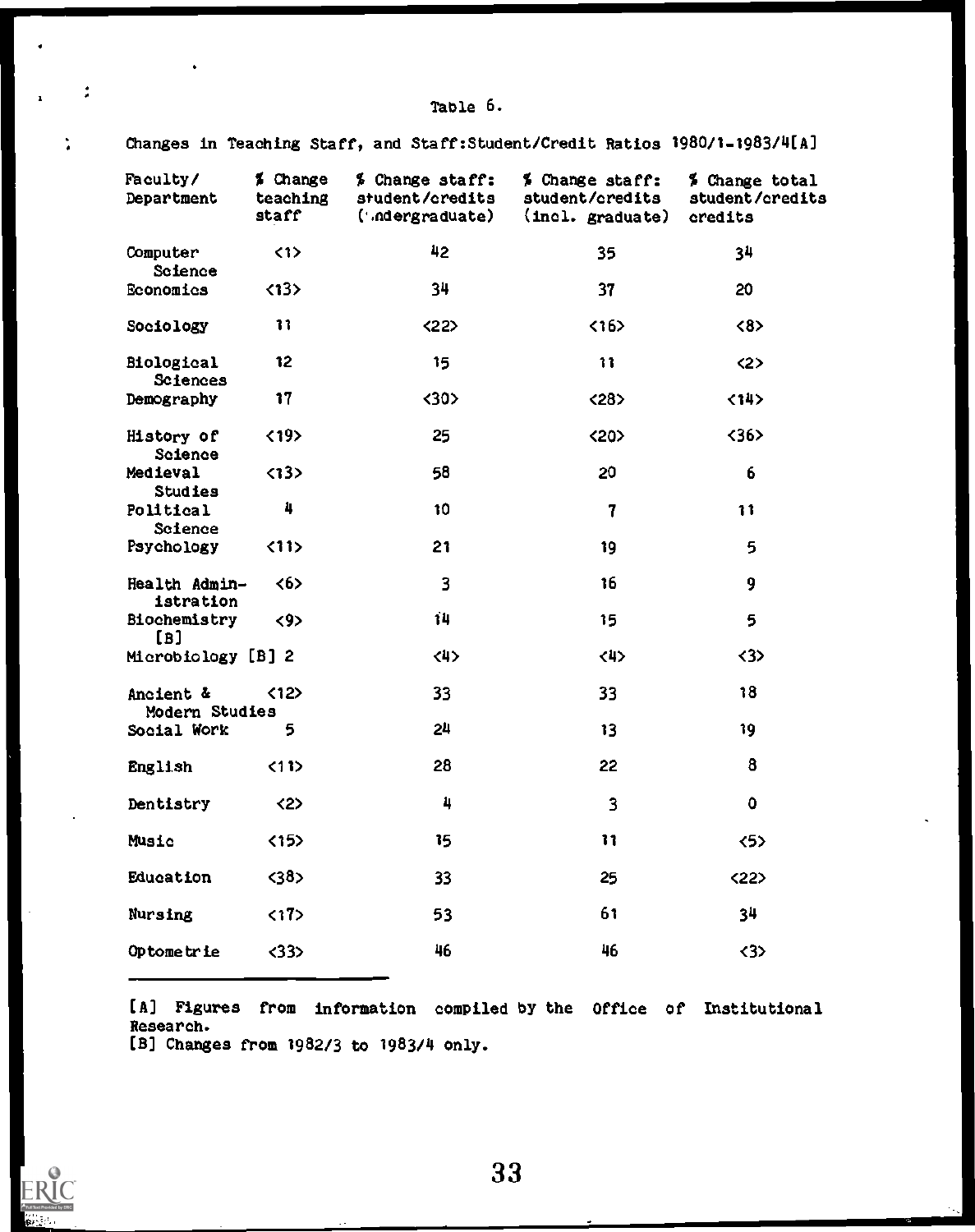#### Bibliography

Allison, O.T. Essence of Decision: Explaining the Cuban Missile Crisis, Boston: Little, Brown and Company, 1971.

Baldridge, J.V., Power and Conflict in the University, London: Wiley, 1971.

- Baldridge, J.V., Ecker, G., Curtis, D.V. & Riley, G.L., Policy Making and Effective Leadership, San Francisco: Jossey Bass, 1978.
- Belanger, C. & Tremblay, L., "A Methodological Approach to Selective Cutbacks", <u>Canadian Journal of Higher Education</u>, 12(3), 25-36, 1982.
- Belanger, C. & Lacroix, R., "Measuring the Effectiveness of Research Grant Getting", <u>Canadian</u> <u>Journal of Higher Education</u>, 16(1), 25<sub>-</sub>40, 1986.

Cameron, K., "Effectiveness as Paradox", Management Science, 32, 539-53, 1986.

- Chaffee, E.E. "The Role of Rationality in University Budgeting", Research in Higher Education,  $19(4)$ ,  $337-406$ ,  $1983$ .
- Chaffee, E.E., "Successful Strategic Management in Small Private Higher Education, 1989, 1989, 1989.<br>The, E.E., "Successful Strategic Management in Small Private Colleges", Journal of Higher Education, 55(2), 213-241, March/April 1984. Colleges",
- Clark, B.R., "The Organizational Saga in Higher Education", Administrative Science Quarterly, 17, 178-184, 1972.
- Cope, R.G., Strategic Policy Planning, Littleton, Colo.: Ireland Educational Corporation, 1978.
- Cyert, R.M. & March, J.G. A Behavioral Theory of the Firm, Englewood Cliffs,  $N.J.$ : Prentice-Hall,  $1\overline{963}$ .
- CYert, R.M., Simon, H.A. & Trow, D.B. "Observations of a Business Decision", Journal of Business, 29, 237-248, 1956.
- Doyle, P. & Lynch, J.E. "A Strategic Model for University Planning", Journal of Operational Research, 30(7), 603-604. 1979.
- Dube, C.S. & Brown, A.W. "Strategic Assessment: A Rational Response to University Cutbacks", Long Range Planning, 16, 105-113, 198:.
- Feldman, M.S. & March, J.G. "Information in Organizations as Signal and Symbol", Administrative Science Quarterly, 26, 171-186, 1981.
- Fincher, C. Planning for Quality and Efficiency in Higher Education. Paper prepared for The Sixth AIR Forum for European Members in Brussels, Belgium, August 1984.
- Hardy, C, Langley, A., Mintzberg, H., & Rose, J. "Strategy Formation in the University Setting", The Review of Higher Education, 6(4), 407-433, 1983.
- Hardy, C. "The Management of University Cutbacks: Politics, Planning and Participation", Canadian Journal of Higher Education, 14(1), 79-89, 1984.



Ŷ,

÷.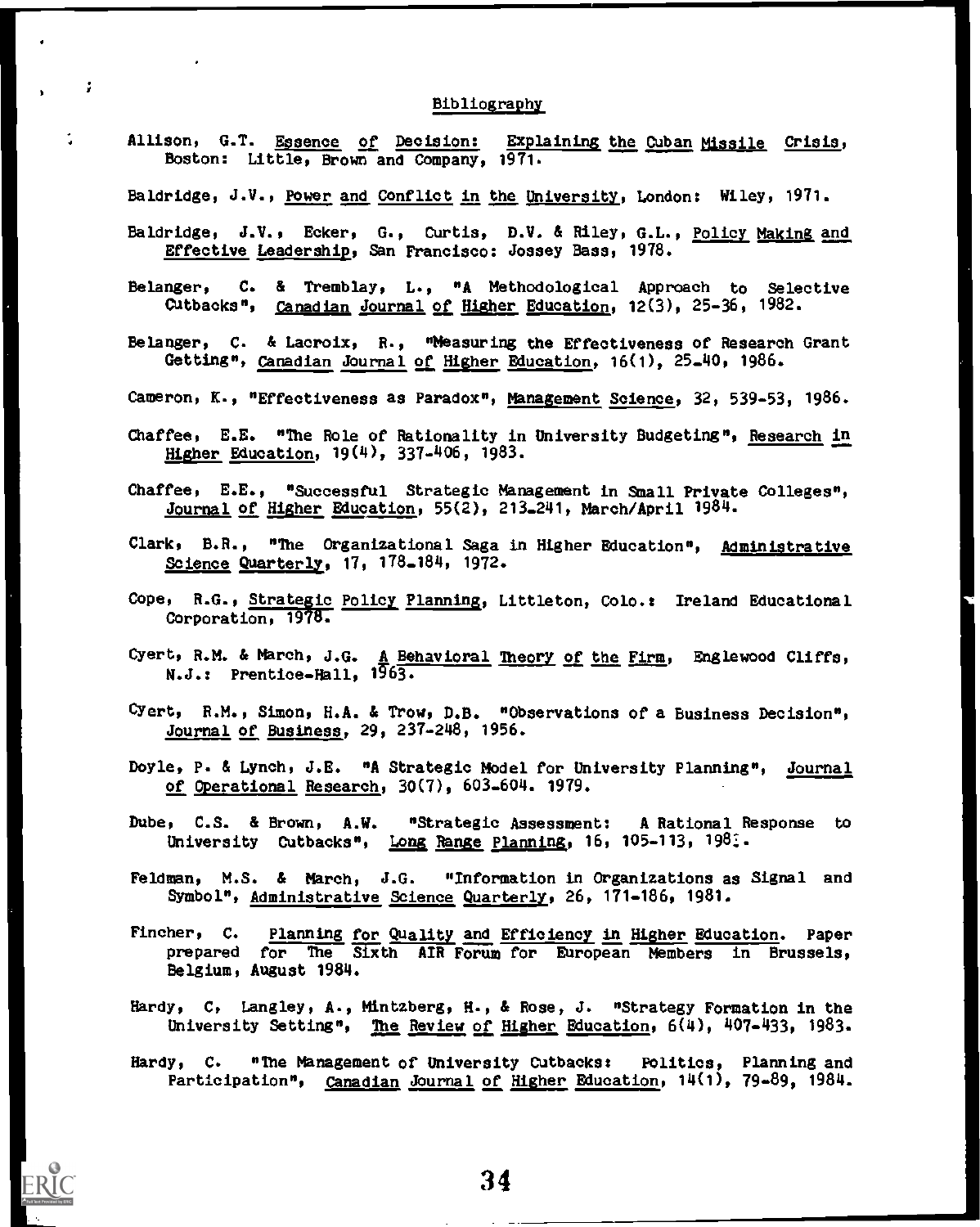Hardy, C. Managing Organizational Closure. Aldershot, UK: Gower, 1985.

Ĵ.

÷.

- Hardy, C. Strategic Planning? Paper presented at the Annual Conference of the Canadian Federation of Deans of Management and Administrative Sciences, Ottawa, Ootober 1986.
- Hardy, C. "Using Content, Context and Process to Manage University Cutbacks". Canadian Journal of Higher Education, 17(1), 1987.
- Keller, G. Academic Strategy: The Managerial Revolution in American Higher Education. Baltimore: John Hopkins University Press, 1983.
- Lyles, M.A. & Lenz, B.T., "Managing the Planning Process: A Field Study of the Human Side of Planning", Strategic Management Journal, 3, 1982.
- Majone, C. "The Uses of Policy Analysis", in The Future and the Past: Essays, on programs, ed., Russell Sage Foundation, 1977.
- March, J.G. & Olsen, J.P., Ambiguity and Choice, Bergen: Universitetsforlaget, 1976.
- Mayhew, L.B. Survivimg the Eighties, San Francisco: Jossey Bass, 1979.
- Maxwell, J. & Currie, S<u>. Partnership for Growth</u>, Montreal: Corporate\_Higher Education Forum, 1985.
- Micek, S. <u>Applying Strategic Change in Academic Departments: Taking Charge</u> of Change. Paper presented at The Sixth Forum of AIR for European members in Brussels, Belgium, August 1984.
- Miller, R., Evaluation of Quality. Paper presented at the 8th European Forum of the Association of Institutional Research, Loughborough, UK, October, 1986.
- Mintzberg, H. The Structuring of Organizations, Englewood Cliffs, NJ: Prentice Hall,  $\overline{1979}$ .
- Mintzberg, H. Power in and around Organizations, Englewood Cliffs, NJ: Prentice Hall.
- Mintzberg, H. & Jorgenson, J. Emergent Strategy for Public Policy. Paper presented at the J.J. Carson Series, University of Ottawa, September 1986.
- NUtt, P.C. "Models for Decision Making in OPrganizations and Some Contextual Variables which Stipulate Optimal Use", Academy of Management Review, 2, 84.98, 1976.
- Pearson, H.M., Managing for Excellence or Walk the Jarrat Way. Paper presented at the 8th European Forum of the Association of Institutional Research, Loughborough, UK: September 1986.
- Pettigrew, A.M. The Politics of Organizational Decision-Making, London: Tavistock, 1973.

Pfeffer, J. Power in Organizations, Marshfield, MA: Pitman, 1981.